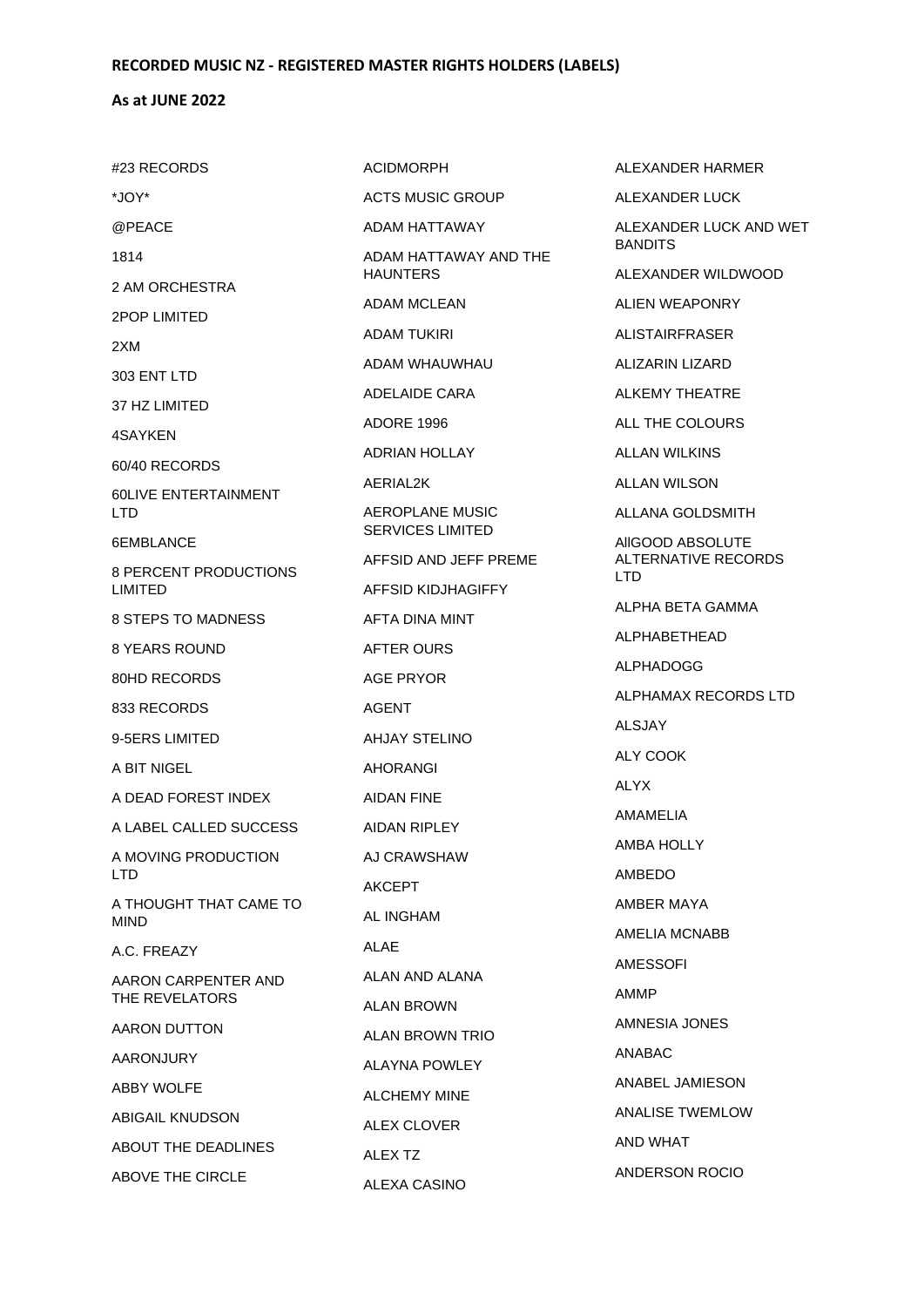#### **As at JUNE 2022**

| ANDIVERSE                  | <b>AQUANDARY MUSIC</b><br><b>PRODUCTIONS</b> |  |
|----------------------------|----------------------------------------------|--|
| ANDREW MASSEURS            | ARAMA MUSIC                                  |  |
| ANDREW MOCKLER             | ARCADIAN KITES                               |  |
| <b>ANDREW PAPAS</b>        | ARCEE                                        |  |
| ANDREW RUTHERFORD          | ARCH ANGEL RECORDS                           |  |
| AND\$UM                    | ARCH DYNASTY                                 |  |
| ANDY BLUE THE ROCK<br>TOYS | ARCH HILL RECORDINGS                         |  |
| ANDY DWYER                 | ARIDNI ORCA                                  |  |
| ANDY GARTRELL              | ARISE CHURCH                                 |  |
| ANDYGIBSON                 | ARJUNA OAKES                                 |  |
| ANGELFISH KIDS             | ARKH LTD                                     |  |
| ANGEL STAR PUBLISHING      | ARLO MAC                                     |  |
| HOUSE LTD                  | ARMA DEL AMOR                                |  |
| ANGELO KING JONO DAS       | ARMED IN ADVANCE                             |  |
| ANGELS GATE RECORDS        | ARO                                          |  |
| ANIKA MOA                  | ARRAYS                                       |  |
| ANITA                      | ART INC NZ LIMITED My                        |  |
| ANJI SAMI                  | <b>Tools</b><br>$A.R.T.$ IN                  |  |
| ANNA HAWKINS               | <b>ARTHUR AHBEZ</b>                          |  |
| ANNA VAN RIEL              | <b>ARTISAN GUNS</b>                          |  |
| ANNEE 2CU BLUES BAND       | ASH (NZ)                                     |  |
| ANNEKA THWAITES            | ASH / GREY                                   |  |
| <b>ANNIE GRACE</b>         | <b>ASH GRAHAM</b>                            |  |
| <b>ANNIE JAMESON</b>       | ASHEI PRODUCTIONS LTD                        |  |
| ANO PASCOE                 | ASHLEY ALEXANDER                             |  |
| ANOUK VAN DIJK             | ASHY.                                        |  |
| ANTHONY COULTER            | ASHTREY                                      |  |
| <b>ANTHONY LANDER</b>      | ASKE                                         |  |
| ANTIFORM                   | <b>ASTA RANGU</b>                            |  |
| ANTONYWELLER               | ASTRO BLACK                                  |  |
| <b>ANXIETY CLUB</b>        |                                              |  |
| APANUI                     | ATC                                          |  |
| <b>APOLLO STEAMTRAIN</b>   | ATOLL RECORDS                                |  |
| <b>APORIA</b>              | ATONI TOLEFOA                                |  |
| <b>APPMANTIS</b>           | AUDIOPHYSICAL<br><b>AUGUST AVENUE LTD</b>    |  |
|                            |                                              |  |

AUGUST FIELDS AUTOZAMM AUTUMNSPLENDOUR AVA AVEC SPIRALE AVERAGE MARS EXPERIENCE AVERAGE RAP BAND AVIYAH AVON DADS AVYA GRACE AWA MUSIC LTD AZURE B-LUSH B O K E H B.A.D.S BABY SITTERS CIRCUS BABY TEETH BABY ZIONOV BACKYARD MUSIC BAD BOY BLOOM BAD ENOUGH ENTERTAINMENT BADCHILLI MUSIC BADD ENERGY BAD TASTE FEAT. YOUNG GHO\$T & ALPHABETHEAD BAILEY WILEY BAKERS EDDY BALADA ENTERTAINMENT BALU BRIGADA BANANA MUNDO BANG! BANG! ECHE! BANISHED FROM THE UNIVERSE BANNERMAN BANZONA MUSIC LIMITED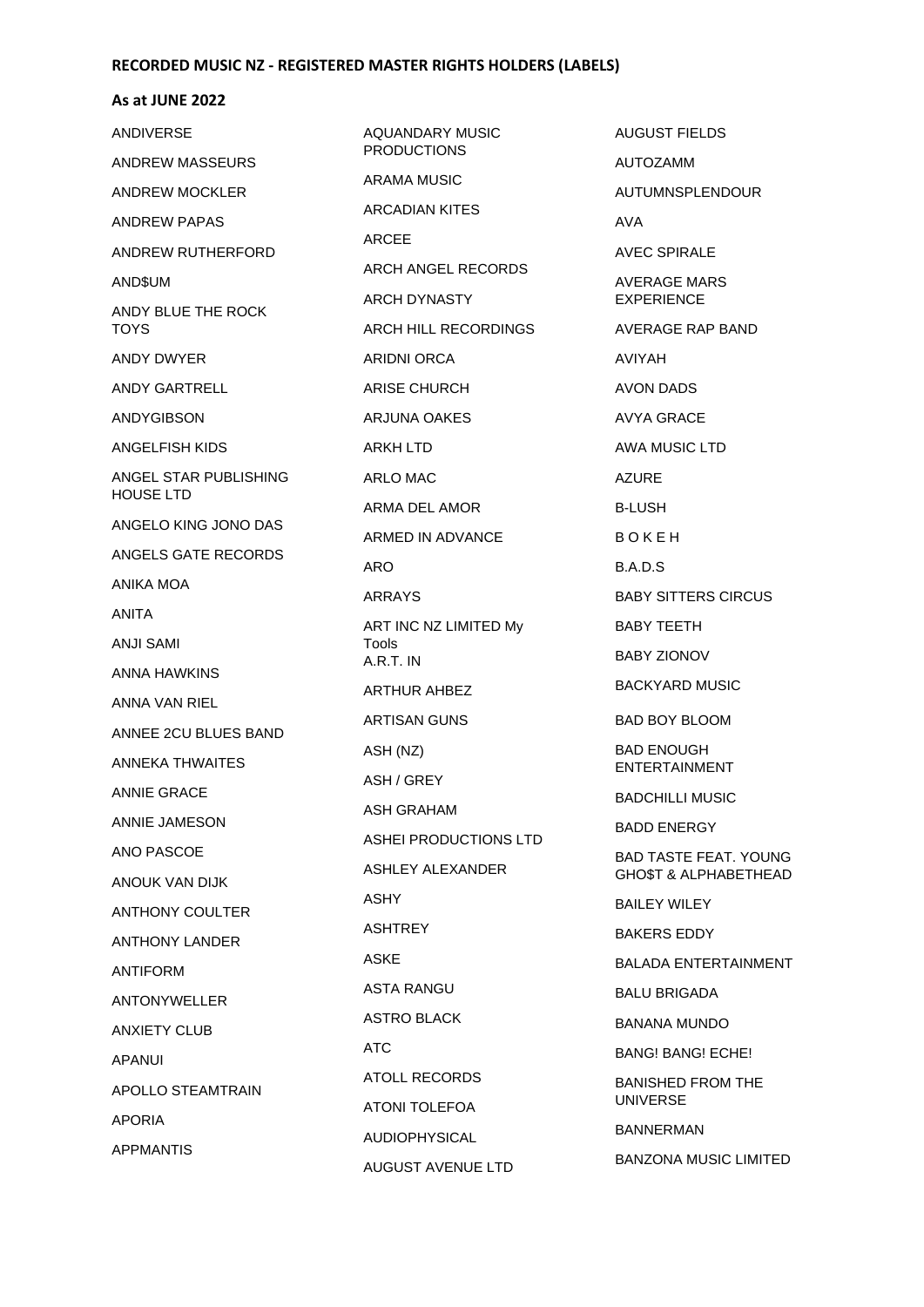#### **As at JUNE 2022**

BARKER BARKHAUSEN BARRY CONRAD BARRY SAUNDERS BARTELLS BASE PROMOTIONS LIMITED BASSCAMP BAY SOUND LTD BAYNK BAZSTJOHN BBWHITE BEACH BLUE BEACH PIGS BEACHWARE BEACON BLOOM BEAR CAT **BEASTWARS** BEATCOMBER BECCA CAFFYN **BEDIQUETTE** BEDROOM EMPIRE **BEECHES** BEING. BELLA KALOLO **BELLVILLE LTD** BELTECH RECORDS BEN JAMES LEO BEN JAMIN BEN JURISICH BEN MOLLISON BEN NOVAK BEN PRESTIDGE BEN WOODS BENITA JEAN LTD BENJICAREYSMITH BENNY SALVADOR

BENSON DUDLEY BERNICIA BEST & FAIREST PTY LTD **BETTY** BEXY BEYOND IMAGINATION PUBLISHING LTD BEYOND THE BELLES BIB KIDS BIFF MERCHANTS BIG BEACH OCEAN SURF KING BIG DAWG RECORDINGS BIG FLIP THE MASSIVE BIG HOUSE RECORDS BIG SCOUT BIG SIMA BIG TASTY BIKINIROULETTE BILLMORRIS BILLY SQUIRE AND THE RYE BING TURKBY BINGO FIGHTER BIRDFEEDER BIRDLINGS FLAT BIRDS NEST ENTERTAINMENT BISHOP BLUES **BITCH** BJORN THE IMPALER BKIDD BKIDD X EDY BLACK BOY PEACHES BLACK CITY LIGHTS BLACK FOX TRIO BLACK MEDIA LIMITED BLACK PEARL LTD

BLACK RIVER DRIVE BLACK SCIENCE BLACK SHEEP ENT. LTD. BLACK SMOKE TRIGGER BLACK TUESDAY BLACK WINGS BLACKART SOUNDSYSTEM BLACKHOLESTARS BLACKLEAF GARDEN BLACKLIGHT LIMITED BLAIR PARKES BLAIR PARKES AND CARDIGAN BAY BLAME IT ON TOM BLIND DATE RECORDS BLIND LOVE BLINDFOLDED AND LED TO THE WOODS BLINDSPOTT LIMITED BLK ENTERTAINMENT LTD BLUE FOR NOON BLUE MT LUMBER BLUE NUDE BLUE RIOT RECORDS LTD BLUE RIVER BABY BAND BLUE RUIN BLUE SMOKE RECORDS LTD BLUE TRAIN BLUEBIRD AVENUE BLUEJEANBABYLIMITED BLUEY GREEN BLUSH JULIET BN RECORDINGS BOBANDII BOKEH X LOWQUID BOLT42 BOOM! BOOM! DELUXE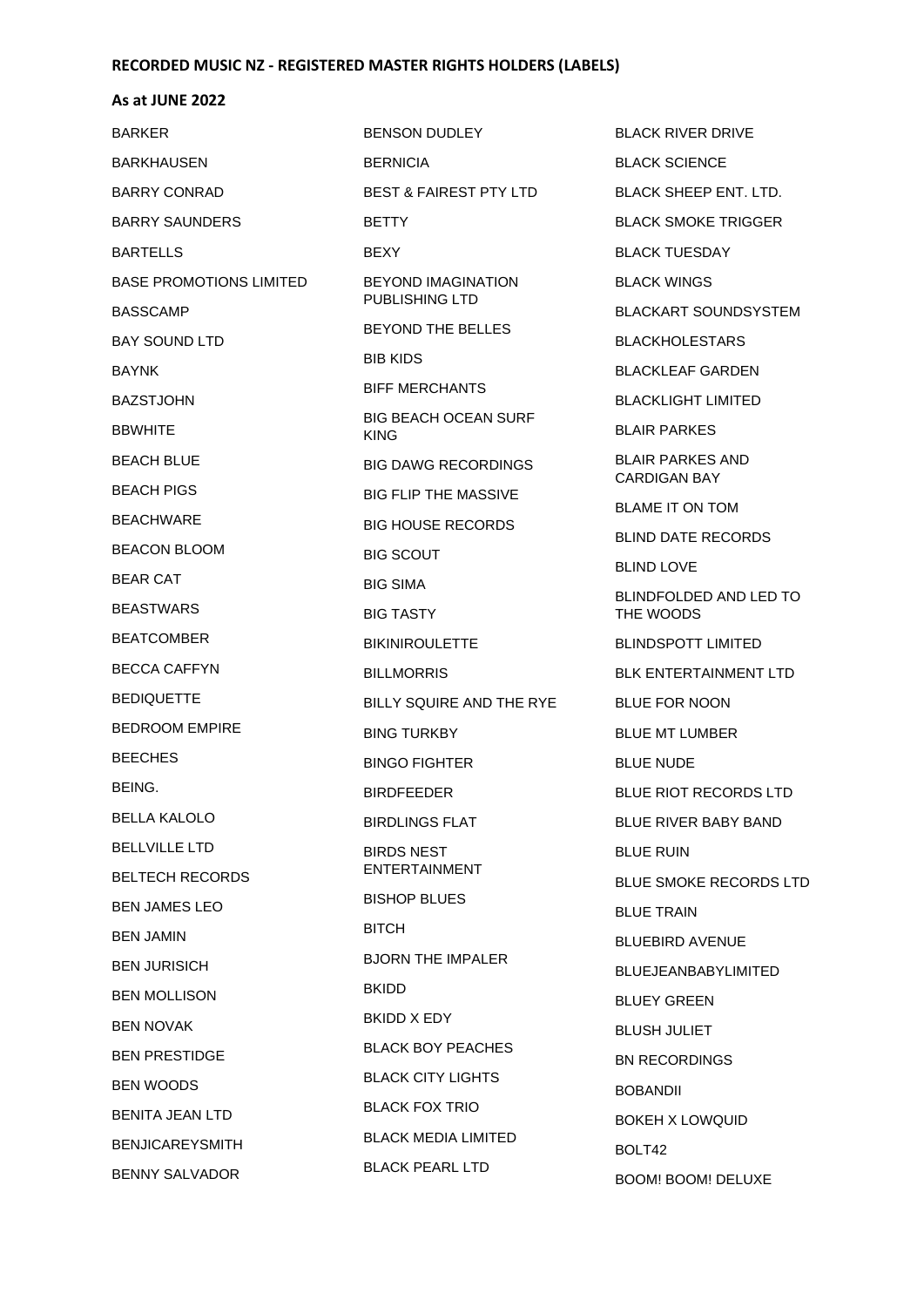| BORDER MUSIC LTD                             | <b>BROOK RALSTON</b>                            | <b>CALLUM GENTLEMAN</b>             |
|----------------------------------------------|-------------------------------------------------|-------------------------------------|
| <b>BORDERLINE</b>                            | <b>BROWN NZ</b>                                 | <b>CAMMY</b>                        |
| BORDERLINE RECORDINGS                        | <b>BRUCE CONLON</b>                             | <b>CANAPE KING RECORDS</b>          |
| <b>BORN TO ROAR LTD</b>                      | <b>BRUCE PAINE</b>                              | CAPE ROAD RECORDINGS                |
| <b>BORROWED CS</b>                           | <b>BRUISES</b>                                  | CAPITAL RECORDINGS LTD              |
| <b>BOSKER</b>                                | <b>BRUTALLYFRANK</b>                            | <b>CAPITALE</b>                     |
| <b>BOTHSIDESOFTHELINE</b>                    | <b>BRY LOUISE</b>                               | CAPMATAMUA                          |
| <b>BOTTLE</b>                                | BRYAN BELL                                      | CAPTAIN FESTUS MCBOYLE              |
| <b>BOUNCE RECORDS LTD</b>                    | <b>BRYCE INTERNATIONAL</b>                      | CARB ON CARB                        |
| <b>BOX JUICE</b>                             | <b>AIRWAYS</b>                                  | CARDBOARD AND                       |
| <b>BOXCAT RECORDS</b>                        | BRYCE WASTNEY                                   | <b>COMPUTERS</b>                    |
| <b>BOYBOY</b>                                | <b>BRYDON</b>                                   | <b>CAREER GIRLS</b>                 |
| <b>BOYCRUSH</b>                              | <b>BRYNN NEILSON</b>                            | <b>CARLEE WILLIAMS</b>              |
| <b>BRAINS</b>                                | <b>BRYONY MATTHEWS</b>                          | CARLOS BARNETT                      |
| <b>BRAMBLE LAMB MUSIC</b>                    | <b>BUILD A BERG RECORDS</b>                     | CARNIVOROUS PLANT<br><b>SOCIETY</b> |
| <b>BRAVE BELUGA RECORDS</b>                  | <b>BUILT</b>                                    | <b>CAROLYN STILWELL</b>             |
| BREAKIN WRECKWORDZ                           | <b>BULK BOGAN</b>                               | <b>CARSON TAARE</b>                 |
| <b>BREESY</b>                                | <b>BULLETBELT</b>                               | <b>CASEY MURRAY</b>                 |
| <b>BRENDAN CONLON</b>                        | <b>BULLETPROOF</b>                              | CASINO DOGS                         |
| <b>BRENDON NICHOLAS</b>                      | <b>BUSKA DIMES</b>                              | CASS                                |
| <b>BRENDON THOMAS AND</b>                    | <b>BUSOLA MARTINS</b>                           | CASSANDRA                           |
| THE VIBES                                    | <b>BUUDA</b>                                    | CASSIA DONOVAN                      |
| <b>BRENZ BEATZ</b>                           | <b>BUZZBIZ LTD</b>                              | <b>CASSIE HENDERSON</b>             |
| <b>BRETT BLACK</b>                           | <b>BYE BYE FISHIES</b>                          | <b>CASTILLE RECORDS</b>             |
| <b>BRETT HOWES</b>                           | <b>BZZRKR</b>                                   | CATHY V                             |
| <b>BRIAN KEARNEY</b>                         | C & S PARTNERSHIP T/AS<br><b>SWEET MIX KIDS</b> | <b>CATS OF WELLINGTON</b>           |
| BRIAN TAMAKI AND THE<br><b>KOOL AID KIDS</b> | CLICKS                                          | <b>CATSICK</b>                      |
| <b>BRIC MUSIC LIMITED</b>                    | <b>CABLE</b>                                    | CAUSEWAY RECORDS                    |
| <b>BRIDGEMODE MUSIC</b>                      | CAGE                                            | CAVALCADE                           |
| <b>BRIGHT CHILD</b>                          | CAGE RECORDINGS                                 | CAVE CIRCLES                        |
| <b>BRIGHT MUSIC</b>                          | CAII-MICHELLE &                                 | <b>CECIL AND HERCULES</b>           |
| <b>BRITT RION</b>                            | <b>ASSOCIATES NZ LTD</b>                        | <b>CEE BLU</b>                      |
| <b>BROCK</b>                                 | <b>CAITLIN BLAKE</b>                            | <b>CELESTE</b>                      |
| <b>BROMELAIN</b>                             | <b>CAITLIN JOY</b>                              | <b>CELLARR</b>                      |
| BROMELAIN AND MANZANZA                       | CALICO BROTHERS                                 | CENTRAL RECORDS                     |
| <b>BRONWYN</b>                               | <b>CALILEO</b>                                  | CGROWDEE                            |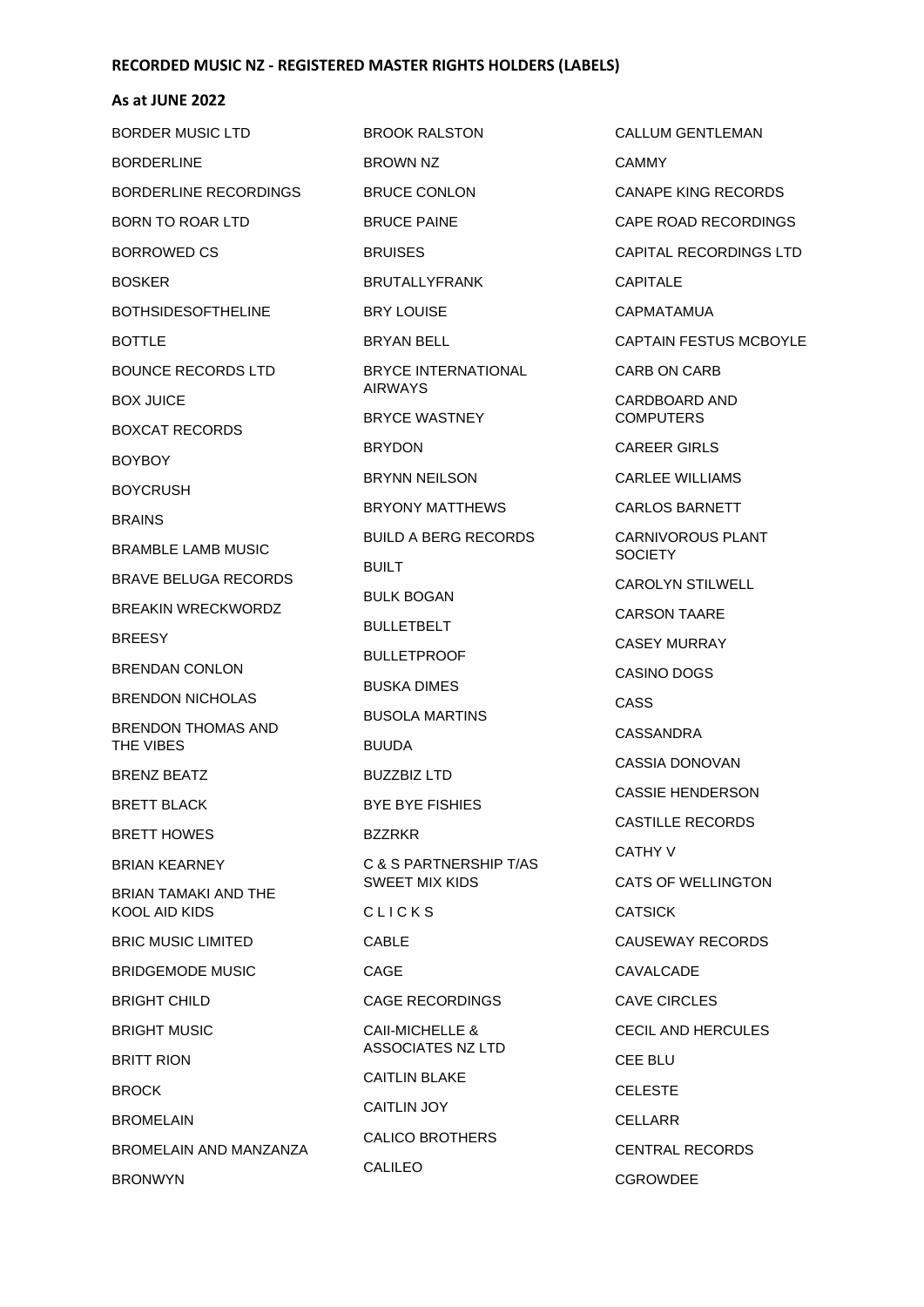| <b>CHRIS LAM SAM</b>                            | <b>CLUB UNIQUE</b>                |
|-------------------------------------------------|-----------------------------------|
| <b>CHRIS PRIESTLEY</b>                          | CMAC AUDIO PRODUCTIONS            |
| <b>CHRIS PROWSE</b>                             | <b>COACH</b>                      |
| <b>CHRIS RL</b>                                 | <b>COCO CHARLES</b>               |
| <b>CHRIS SKINNER</b>                            | <b>COCO FAVRE</b>                 |
| <b>CHRIS WILLIAM</b>                            | COCO SOLID                        |
| <b>CHRISSIE HART</b>                            | COCOA JACKSON LANE                |
| <b>CHRISTINA ROBERTS</b>                        | COFFEE BAR JAZZ MUSIC             |
| CHRISTOPH EL TRUENTO                            | <b>COLDWATER</b>                  |
| <b>CHRISTOPHER PROSSER</b>                      | <b>ENTERTAINMENT</b>              |
| <b>CHURCH &amp; AP</b>                          | <b>COLETTE JANSEN</b>             |
| <b>CHURLINGTON</b>                              | <b>COLETTE RIVERS</b>             |
| <b>CIARAN MCMEEKEN</b>                          | <b>COLLAPSING CITIES</b>          |
| <b>CINCO CINE FILM</b>                          | <b>COMMON-UNITY</b>               |
| PRODUCTIONS LTD                                 | CON DESCENDANT                    |
| <b>CINDY</b>                                    | <b>CONFUCIUS</b>                  |
| <b>CINDY RUAKERE</b>                            | <b>CONNAN &amp; MOCKASINS</b>     |
| CINEMA90                                        | <b>CONNOR MOORE</b>               |
| CITY OF SOULS                                   | <b>CONTENDERS</b>                 |
| CITY OH SIGH                                    | <b>CONTROL FREAK MUSIC</b>        |
| <b>CIVIC EVENTS LIMITED</b>                     | <b>LIMITED</b>                    |
| <b>CIVIL UNION</b>                              | <b>COOKIE</b>                     |
| CLAIRE COWAN, THE NZSO<br>& THE ROYAL NZ BALLET | COOKIE BROOKLYN AND<br>THE CRUMBS |
| <b>CLAN CELTICA</b>                             | <b>COOL RAINBOWS</b>              |
| CLAP CLAP RIOT                                  | COOL TAN                          |
| <b>CLARK KEVIN</b>                              | CORAL                             |
| <b>CLASS A PRODUCTIONS LTD</b>                  | CORAM DEO                         |
| <b>CLEAR PATH ENSEMBLE</b>                      | <b>CORIDIAN</b>                   |
| <b>CLEVEDONAIRES</b>                            | <b>CORRELLA</b>                   |
| <b>CLEVES</b>                                   | CORRINA COSTELLO                  |
| CLICHE GUEVARA                                  | <b>COSMIC</b>                     |
| <b>CLIENTELE RECORDS</b>                        | <b>COURTNEY HATE</b>              |
| <b>CLIFF HEDLEY</b>                             | <b>COURTNEY JANE</b>              |
| CLOSET NZ LTD                                   | <b>COYOTE</b>                     |
| <b>CLOUDBOY</b>                                 | <b>CRAFTY MUSIC</b>               |
| <b>CLOUDY</b>                                   | <b>CRAIG LEE</b>                  |
|                                                 |                                   |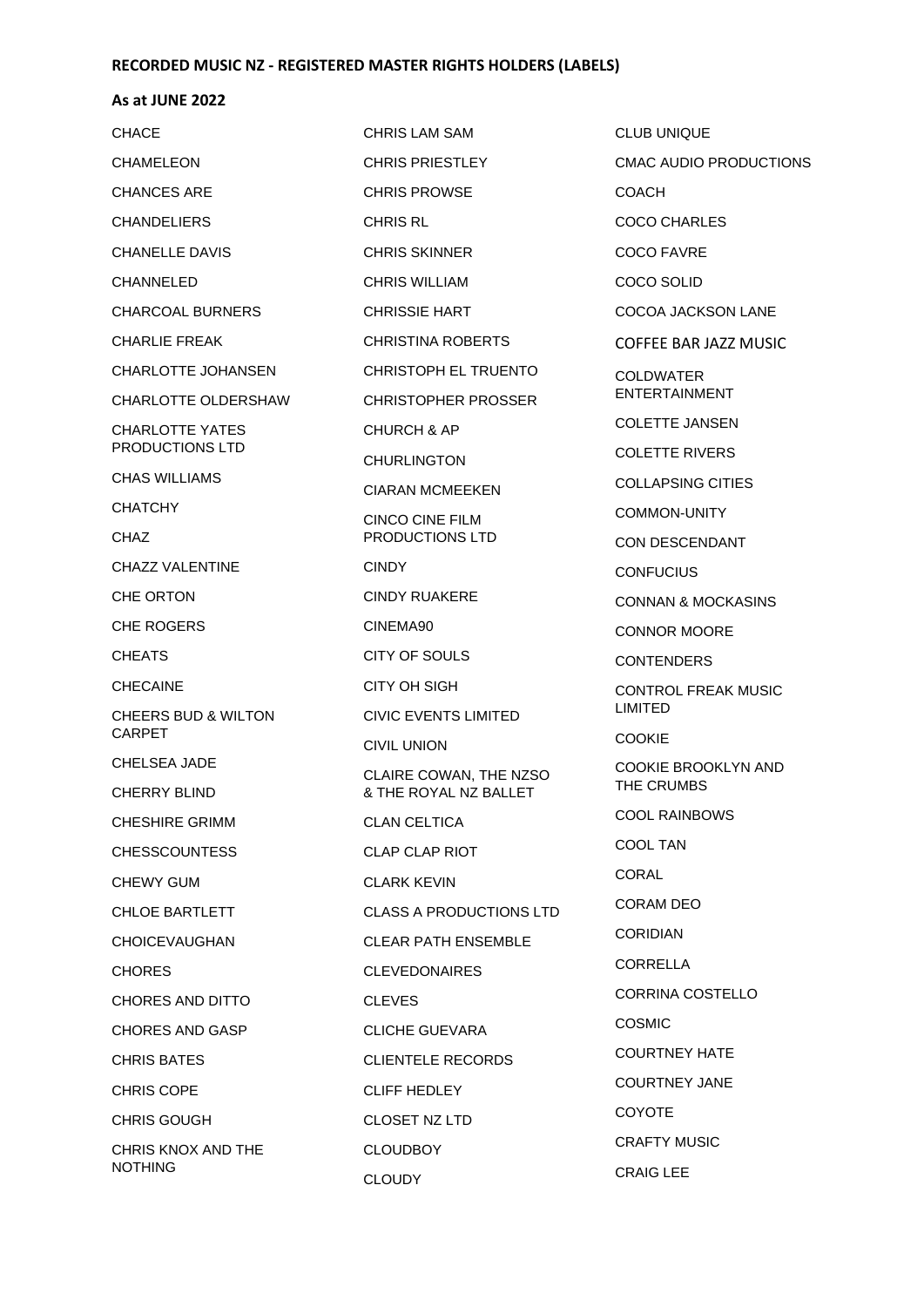### **As at JUNE 2022**

| <b>CRAIG PAYNE</b>                             | DALYAN RD               | <b>DEAD LION RECORDS</b> |
|------------------------------------------------|-------------------------|--------------------------|
| <b>CRAIG SMITH</b>                             | DAM DAM RECORDS         | <b>DEAD LITTLE PENNY</b> |
| <b>CRAIG TERRIS</b>                            | DAMIEN BINDER           | DEADBOY RECORDS          |
| <b>CRAP DATE</b>                               | DANICA BRYANT           | <b>DEAF</b>              |
| <b>CRAZY TONGUE RECORDS</b>                    | DANIEL ARMSTRONG AND    | <b>DEAN EGGLESTON</b>    |
| CREATIVE NATIVES                               | THE MONSOONS            | <b>DEAR TIMES WASTE</b>  |
| <b>AOTEAROA LTD</b>                            | DANIEL HAYLES           | DEATH AND THE MAID       |
| <b>CREATIVE ORCHARD LTD</b>                    | DANIEL JOHANN           | DEBBIE HARWOOD           |
| CRÉME JÉAN                                     | DANIEL KHO              | DEBRA WATTES             |
| CRESCENDO MAFIA                                | <b>DANIEL MADILL</b>    | <b>DECADES</b>           |
| <b>CROOKED FINGER</b>                          | DANIEL MCCLELLAND       | <b>DECIBELLA LLP</b>     |
| <b>CROOKED LIDZ</b>                            | <b>DANIEL STENHOUSE</b> | <b>DECIDED</b>           |
| <b>CRS MANAGEMENT</b>                          | <b>DANIELBOOBYER</b>    | <b>DECKTRIK</b>          |
| <b>CRT CITY</b>                                | <b>DANIELBOOBYER</b>    | <b>DECORTICA</b>         |
| <b>CRUCIBLE RECORDS</b>                        | <b>DARKWATER</b>        | <b>DEEPGROOVES</b>       |
| <b>CRYSTAL</b>                                 | DARNELL WILSON          | <b>ENTERTAINMENT LTD</b> |
| CSR LIMITED                                    | DARYL O LIMITED         | <b>DEEPSTATE</b>         |
| <b>CURE MOTEL</b>                              | <b>DATELINE</b>         | <b>DEER THOMAS</b>       |
| <b>CURIO MUSIC</b>                             | <b>DATEMONTHYEAR</b>    | <b>DEEWUZ</b>            |
| <b>CURL CURL MUSIC T/AS</b>                    | DAVE WEIR               | <b>DEIRDRE NEWALL</b>    |
| ELECTRIC MOJO LTD                              | DAVID ADISON            | DEJA VOODOO              |
| <b>CURLYS JEWELS</b>                           | DAVID FOUR              | DELETE LTD               |
| <b>CURRENT BIAS</b>                            | DAVID LYLE MORRIS       | <b>DELGIRL</b>           |
| <b>CUSTARD SQUARE</b>                          | DAVID PHILIP RODERICK   | <b>DEMI HUNZIKER</b>     |
| <b>CUZZYLOGIC</b>                              | DAVID SHANHUN           | <b>DENNIS MARSH</b>      |
| <b>CYNTH</b>                                   | <b>DAVID TIPOKI</b>     | <b>DENNISJUDE</b>        |
| DEITY                                          | <b>DAVIDRASMUSSEN</b>   | <b>DERRIN RICHARDS</b>   |
| <b>D.MATTHEWS</b>                              | DAWN DIVER              | <b>DESERT ROAD RECOR</b> |
| <b>D.MATTHEWS AND LEILANI</b><br><b>DAVIES</b> | DAWN RAID MUSIC LIMITED | <b>DESERTFINGERS</b>     |
| D-RAZ                                          | DAY GLO ROCKS           | <b>DESIGNLESS</b>        |
| D.FREEBIRD                                     | <b>DBLDBL</b>           | <b>DESTRUCTATRON</b>     |
| D1 ENTERTAINMENT                               | DDUB LTD                | <b>DETOUR</b>            |
| DADDY AND THE DAMES                            | DE STEVENS              | <b>DEVILSKIN</b>         |
| DAILY J                                        | <b>DEACON EVES</b>      | <b>DEWIE</b>             |
| DAISY GRAE                                     | DEAD BEAT BOYS          | DHARMARAT                |
| DALVANIUS PRIME NOI<br>PEWHAIRANGI BARLETTA    | <b>DEAD FAVOURS</b>     | DHARMA POLICE            |

Y RECORDS GLESTON **MES WASTE** ND THE MAIDEN **HARWOOD ATTES** DECADES LA LLP  $\overline{\mathsf{K}}$ **ICA DOVES INMENT LTD NTE** OMAS **NEWALL** ODOO DELETE LTD NZIKER **MARSH** UDE RICHARDS ROAD RECORDS **INGERS** ESS CTATRON  $\overline{\mathsf{N}}$ RAT POLICE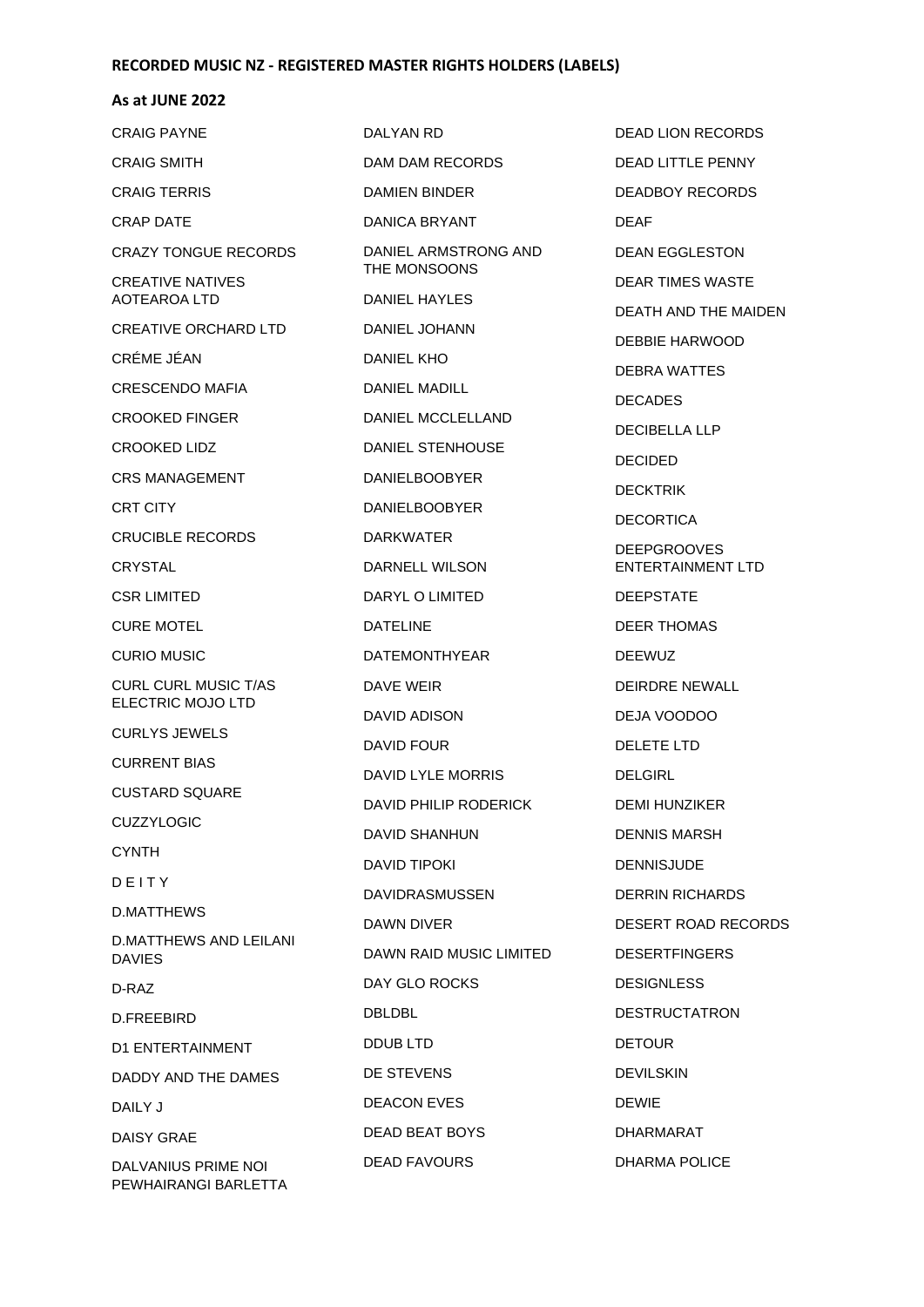#### **As at JUNE 2022**

DHARMA RECORDS DIAMOND & KOWHAI LTD DIANA TRIBUTE DIANNE SWANN DICK MOVE DICK WHYTE AND CHARLOTTE FORRESTER DICKMAGIKJOHNSON DICTAPHONE BLUES DIED IN 69 DIGITAL RIGHTS MANAGEMENT NZ LTD DILLASTRATE DILZ DIMENSION RECORDS DIMES AND SYMES DION HUNT DION LUNADON DIRTY HAIRY DIRTY PIXELS DIRTY RECORDS DISASTERADIO DISPARK DIVA PRODUCTIONS DJ DEEKA DJ LOGIKAL DJ NFX DJ REO RANGATIRA DMONEY DA DON DNK WORLD MUSIC DO IT RECORDS DOBWORLD LTD DOE HADFIELD DOLLAR BILLZ LTD DOMINICK DON COULTER DON CORP

DONALD REID DONNA DEAN DONOVAN FAMILY WORSHIP DOONS DOPPLER DOPRAH DOS-OVNI DOUBLE HAPPY MUSIC DOUBLE NEGATIVE DOUBLE YA D DOUBLEBASS PRODUCTIONS DOUBLEU DR. REKNAW LTD DRAB DOO RIFFS DRAGHOUND DRAKO MADTALK DRAX PROJECT DRMDLR RECORDS DROOR DROP DEAD RECORDS DROPDEADREDHEAD DROPTECH LTD DRYDEN STREET DSOERYOPUTRO DT CAPRI DTHEBEAT DUART RECORDING STUDIO DUB ASYLUM DUFFER DUFFTY BAKER DUKIE TOWN MUSIC LTD DULCIANA DUNAMIS MUSIC NZ DUNEDINMUSIC COM LTD DUNES

DUSK TILL DAWN DUST DUST SUPPLY DUZRA DYLAN STOREY DYNAMIC RECORDS LTD EARDROPS COMPANY EARLY MORNING RECORDS EARLY SANS EARLYBIRDS THE EARTH TONGUE EARTHFEATHER EASTERN BLOC EB & SPARROW EBONY SYE ECF RECORDS ECHOKNOT ED WAAKA EDDIE NUMBERS EDEN BURNS EDEN IRIS EDEN MULHOLLAND EDGE KINGSLAND EDGE MUSIC EDIE EDIE DALY EDWARD WAAKA EDWINA THORNE EDYONTHEBEAT RECORDS EELMAN RECORDS EFKS TE ATATU JUNIOR YOUTH EGOVALVE EIGHT EIGHT PERCENT PRODUCTIONS EJECTOR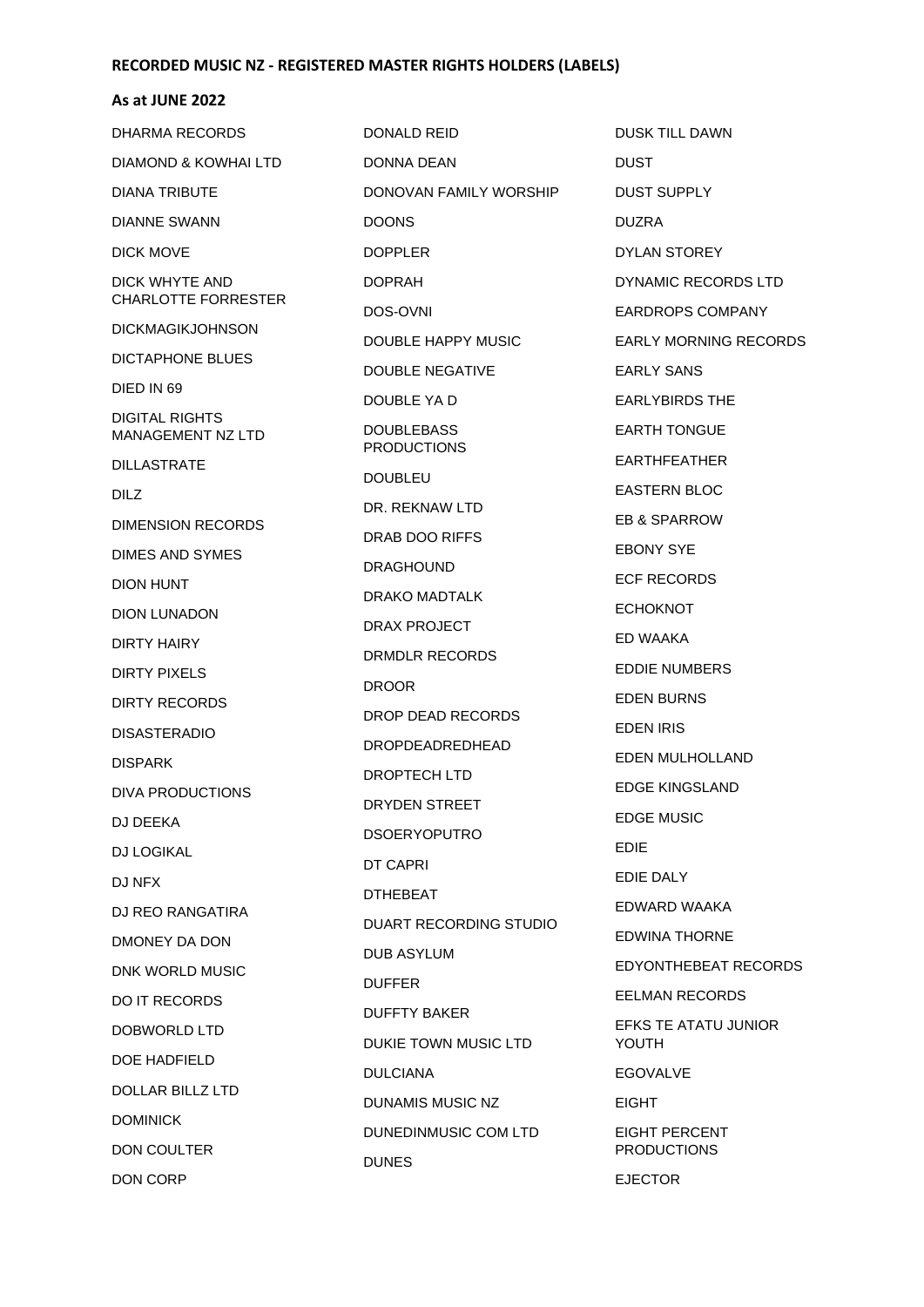### **As at JUNE 2022**

EKKO PARK EL JAY HALL ELAN VITAL ELCEE ELEANOR FAULKNER ELECTRIC WIRE HUSTLE ELECTRICLAND ELECTRO JAX MUSIC LTD ELEMENTS MUSIC ELEVENFIFTYSEVEN RECORDS LTD ELI DRIFTWOOD ELI MOORE ELI SUPERFLYY ELIDI ELIEZER ELIPSA ELIZABETH BRAGGINS ELIZABETH DE LA REY ELIZABETH DE VEGT ELIZABETH L EASON ELLAMY STUDIOS LIMITED ELLERY DAINES ELLIE REDMOND ELLIOT BROWN **ELLY** ELROY EM EM/FM EMBEDDED FIGURES EMBOLUSNZ EMERALD MUSIC LTD EMERY EMI RECORDS NZ LTD EMI POGONI EMILY C. BROWNING EMILY EDROSA

EMILY FAIRLIGHT EMILY RICE EMMETT SUTHERLAND EMPASSE EMPIRE RECORDS LIMITED EMPIRE STATE MUSIC EMPIRICAL METHODS ENCORE ENCOURAGEMENT ENEMYMC ENRIGHT HOUSE, THE ENTER LTD ENTER VENUS ENTON EPSILON BLUE EQ PRODUCTIONS ERICTRICKLEBANK ERIN G ERITH ERNESTO ANEMONE ERNESTO ANEMONE ERNIEJ ERNY BELLE ERSATZ SAVANT ERTHLITE PRODUCTIONS ERU DANGERSPIEL ESCAPE ARTISTS RECORDINGS ESHER ESKIMO EYES ESOLIGH ESTERE ESTHER MELODY BAND ESTHER STEPHENS ESTHER STEPHENS AND THE MEANS

ESTLIN ETHER MORNING ETHERAN EU MUSIC LIMITED EVA AND CHRIS PROWSE EVA PROWSE EVAN SILVA EVENING TIDE EVERY NATION SOUTHSIDE MUSIC EVERY WAKING HOUR RECORDS EVERYTIME RECORDS EVIL EMPIRE RECORDS EVIL KID EXTRA BUTTER EYELINER FABLES FABULOUS ARABIA FACE & CO LIMITED FAGAN AND THE PEOPLE FAILSAFE RECORDS LTD FALSE HEIGHTS FALSETTO FALTER FAMICO ENTERTAINMENT FAMOUS FISH MUSIC LTD FANAU SPA FANFICKK FAR SOUTH RECORDS FARAH LOUX FAZED ON A PONY FAZERDAZE MUSIC FEAR NOT WANT FEEL BRAVE PTY LTD FEIJOA FUNK FEJOINT PRODUCTIONS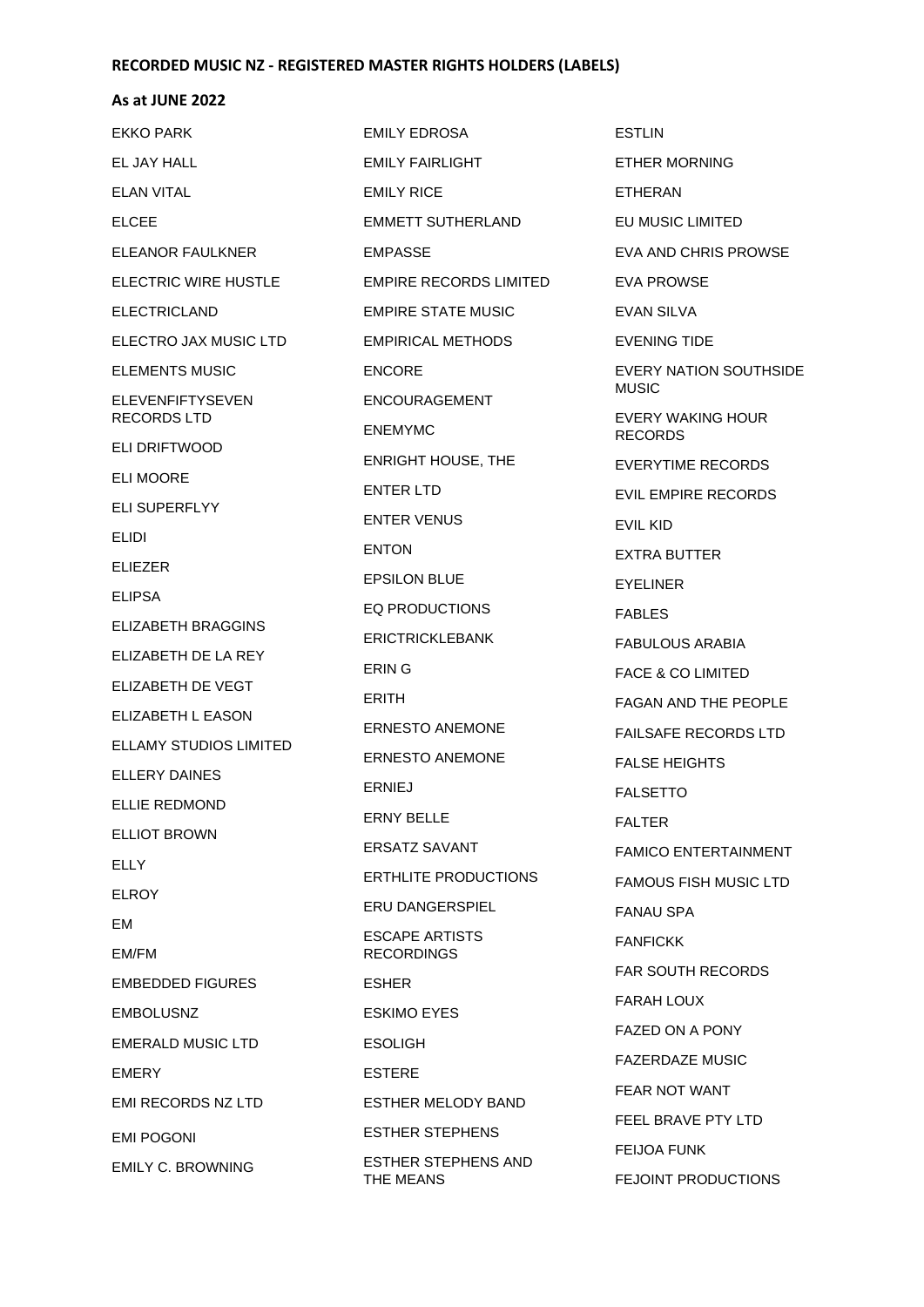### **As at JUNE 2022**

FELIPE SIMONETTO FELIX THE THYRD FENDS FESTIVAL MUSHROOM RECORDS NZ FEVER PARTY FIBU FIFTHLINE UP FIGHT THE KIPPLE FIGUREHEAD RECORDS FIMO FIN RAH ZEL FINLAY TATE FINN JOHANSSON FIONA LOUISE FIRE AT WILL FIREPLACE RECORDINGS FIRST MOVE FISHRIDER RECORDS FIVE AM MUSIC LTD FIVE MILE TOWN FIVE MINUTES TO MAYHEM FIVEOFIVE FLAMING PEARL RECORDS AND DISTRIBUTION L FLEABITE FLIGHTLESS FAIRY FLIP FOR GARTH FLO WILSON FLOKO FLOWER, SIMON FLYING NUN RECORDS FLYING OUT MUSIC LTD FLYSPRAY FOLEY FOLLOWER FOOLSDAY LIMITED

FOR THE GIRL WHO HAS EVERYTHING FOR THE VILLE ENTERTAINMENT LTD FORBIDDEN JOE FORESHADOWS FOREST FORT EASTERN LTD FORZA ROAD RECORDINGS FOU FOU NATURE FOUNTAIN RECORDS LTD FOUR WINTERS FOUR32 FRAGILE COLOURS MUSIC FRANBAR GROUP FRANK BURGESS FRANK BUSTER FRANK JAMES FRANK KEYS LTD FRANKIE DAGGERS FRASER ROSS FRAYED FLAG FREDDY FUDD PUCKER FREDERICKS BROWN FREE FALL ROCK FREEFALL RECORDS FREEZING WORKS FREEZING WORKS LTD FREILICH AND SONS PTY LTD FRENCH CONCESSION FRENCH FOR RABBITS FREQUENCY MEDIA GROUP LIMITED FRESH PRODUCE FROM THE CRATE FRONT LAWN RECORDS

FRUIT JUICE PARADE FUELSET FULL CIRCUIT LTD FUNK THERAPY FUNKLIFE FUNKOMMUNITY FUNTWO FUSER FUYUKOS FABLES FX BOYZ FYVEYES G33 G.R.A.C.E PROMOTERS LTD GABRIELLE GILBERT GALACTIC JAMS LTD GALAXY BEAR GANG VIOLINS GARDEN BURGER GARETH EDWARDS GARETH THOMAS GARETHEDWARDS GARY MILLS GASOLINE COWBOY GASP GAVLAND LIMITED GAZELLE MUSIC LTD **GEARLOOSE** GED CARR GENERAL VIBE GENNO GREY GEORGE AFTER JAMES GEORGE AND QUEEN GEORGIA LINES **GETSET** GG. MOTHRA GHETTO SUNRISE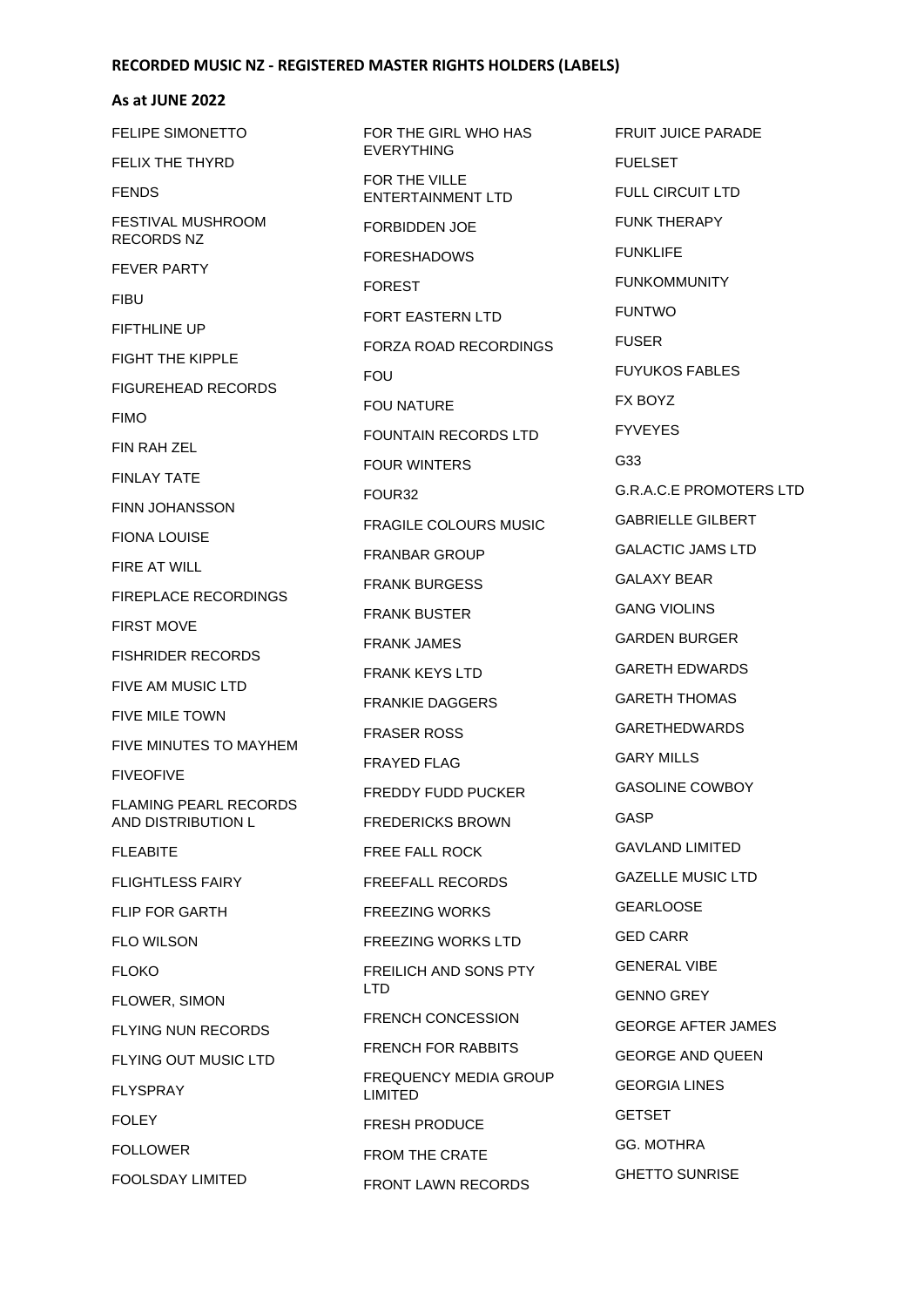#### **As at JUNE 2022**

| <b>GHOST RECORDS NZ LTD</b>                   | <b>GRAWLIXES</b>                            |
|-----------------------------------------------|---------------------------------------------|
| <b>GHOST WHO WALKS</b>                        | <b>GRAYSON GILMOUR</b>                      |
| <b>GHOSTS OF ELECTRICITY</b>                  | <b>GREAT DANES</b>                          |
| <b>GHOSTWRITERS</b><br><b>COLLECTIVE</b>      | <b>GREAT NORTH</b>                          |
|                                               | <b>GREEEN</b>                               |
| <b>GIANTESS</b>                               | <b>GREEN GROVE</b>                          |
| <b>GINO OCTOBER</b><br><b>GINZA RECORDS</b>   | <b>GREG FLEMING AND THE</b><br>WORKING POOR |
| <b>GIVEN NAMES</b>                            | <b>GREG PEARCE</b>                          |
|                                               |                                             |
| <b>GLAD EYES</b>                              | <b>GRETA O'LEARY</b>                        |
| <b>GLASS OWLS</b>                             | GRIM!                                       |
| <b>GLASS VAULTS</b>                           | <b>GRIMM SELFIE</b>                         |
| <b>GLENCOE</b>                                | <b>GRIZZLY SMITH</b>                        |
| <b>GLOBAL MUSIC GROUP NZ</b><br>LTD.          | <b>GROENI</b>                               |
| <b>GLORIA VALE</b>                            | <b>GROMZ</b>                                |
| <b>GLUCINA CONSULTANTS</b>                    | <b>GROOVADELICA</b>                         |
| LTD.                                          | <b>GROOVE LAGOON</b>                        |
| GOLD AND AWESOME LTD                          | <b>GROVE ROOTS</b>                          |
| <b>GOLD MEDAL FAMOUS</b>                      | GRYMDYLAN                                   |
| <b>GOLDEN AGE STUDIO</b>                      | <b>GSTOPSHOPMUSICLIMITED</b>                |
| <b>LIMITED</b>                                | GT42                                        |
| <b>GOLDEN BAY</b>                             | GTM LIMITED                                 |
| <b>GOLDEN CURTAIN</b>                         | <b>GUARDIAN SINGLES</b>                     |
| <b>GOLDEN RETRIEVER</b><br><b>RECORDS LTD</b> | GULLS                                       |
| <b>GOLDSMITH BAYNES</b>                       | <b>GUY HOBSON</b>                           |
| <b>GONE QUIET RECORDS</b>                     | <b>GUY TIM</b>                              |
| <b>GOODSHIRT</b>                              | <b>GUY WISHART</b>                          |
| <b>GOODSPACE</b>                              | H EVA                                       |
| GOODWIN AND KYLE                              | <b>HA THE UNCLEAR</b>                       |
| <b>GRACE FALLS</b>                            | HAAWAAIII                                   |
| <b>GRACE SOUND AND AUDIO</b>                  | <b>HALF BLOOD MUSIC LTD</b>                 |
| <b>LTD</b>                                    | <b>HALF OF ZERO</b>                         |
| <b>GRAEME JAMES</b>                           | <b>HALO OF ASHES</b>                        |
| <b>GRAHAM PANTHER</b>                         | <b>HAMMOND GAMBLE</b>                       |
| <b>GRAND CENTRAL BAND</b>                     | <b>HAMO DELL</b>                            |
| <b>GRAND RAPIDS</b>                           | HAMWOOD PRODUCTIONS<br>LTD                  |

HANAKO LIGGINS HANDMADE RECORDS NZ HANGMAN HANI DREAD LTD HANNA GRACE ASHCROFT HANNAH CURWOOD HANNAH HENDERSON HANNAH IN THE WARS HANNAHLAMORE HANNEJASTENSEN HANS PUCKET HAPPY HEARSE HAPPY PALACE HAPPY PALACE LAQC HARDER MUSIC GROUP PTY LTD HARLEY WILLIAMS HARMONIC LTD HARPER FINN HARRISONELLE HARRY LYON HARRY PARSONS HARVEST HASZARI HATT HATTIE & THE HAVANA **HOTSHOTS** HAVE THE HAVEN HAVEN MUSIC LIMITED HAYDN DYER HAYLEE NITSCHKE RECORDS HAZC HBLUNT **HDSPNS** HEAD LIKE A HOLE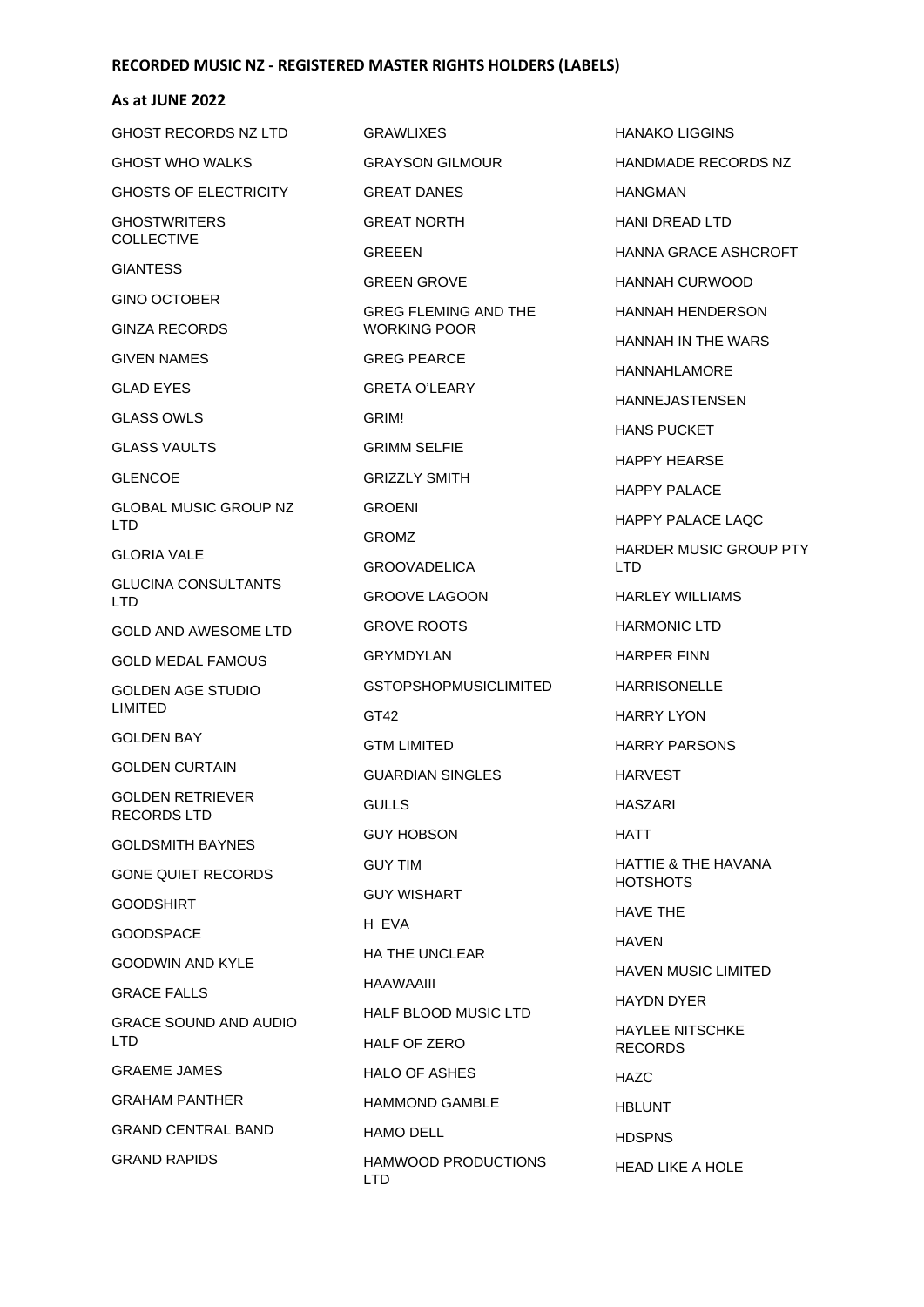### **As at JUNE 2022**

| <b>HEADROLLER</b>                                     | <b>HOLLY'S HAT TRICK</b>                   | <b>HYSTE</b>                  |
|-------------------------------------------------------|--------------------------------------------|-------------------------------|
| <b>HEAR NO EVIL LIMITED</b>                           | <b>HOLY CRONE</b>                          | <b>PROJE</b>                  |
| <b>HEART ATTACK ALLEY</b>                             | <b>HOME CHAMPION</b>                       | I AM G                        |
| <b>HEART MUSIC LIMITED</b>                            | <b>HOME RECORDS</b>                        | <b>IA MUS</b>                 |
| <b>HEAT ROCKERS RECORDS</b>                           | <b>HONEY</b>                               | <b>ICEPR</b>                  |
| <b>HEAVY</b>                                          | <b>HONEYBEE</b>                            | <b>ICONIC</b><br><b>DOUBI</b> |
| <b>HEI TIKI CREATIVES</b>                             | <b>HOO'S THE BOSS</b>                      | <b>IDIIO</b>                  |
| <b>HEIMANA MUSIC</b>                                  | <b>HOPETOUN BROWN</b>                      | <b>IDMCS</b>                  |
| <b>HELEN CORRY</b>                                    | <b>HOSPITAL SPORTS</b>                     | <b>STUDI</b>                  |
| <b>HELEN PARK</b>                                     | <b>HOST CLUB</b>                           | IE CRA                        |
| <b>HELL IS NOW LOVE</b><br><b>RECORDS</b>             | <b>HOUSE OF SHEM</b>                       | <b>IGNAT</b>                  |
|                                                       | <b>HOUSEWITCHES</b>                        | <b>IIDENT</b>                 |
| <b>HELLO SAILOR LTD</b>                               | <b>HOW GET</b>                             | <b>IIII REC</b>               |
| <b>HELLSQUAD RECORDS</b>                              | <b>HOW TO ESCAPE REALITY</b>               | <b>IKF</b>                    |
| <b>HENIKA</b>                                         | <b>HQ GROUP</b>                            | <b>IKE ZW</b>                 |
| <b>HERA</b><br><b>HERA AND JED</b>                    | <b>HRL MORRISON MUSIC</b>                  | ILLBAZ<br><b>BIZA</b>         |
| <b>HERRIOT ROW</b>                                    | TRUST - TRUST RECORDS<br>HU M I PRODUCTION | ILLEG/                        |
| HEX.                                                  | HUDSON, REUBEN                             | <b>ILLS W</b>                 |
| <b>HIBOUX</b>                                         | <b>HUFF</b>                                | ILLUMI                        |
| <b>HIGH HOOPS</b>                                     | <b>HUGO JAY</b>                            | <b>IMAGE</b>                  |
| <b>HIGH PRAISE LTD</b>                                | <b>HULAHOPE</b>                            | <b>IMAGIN</b>                 |
| <b>HIGH TWITCH ATHLETIC</b>                           | <b>HUM RECORDS</b>                         | <b>IMPER</b>                  |
| <b>CLUB</b>                                           | HUM STUDIOS LTD                            | <b>IMPER</b>                  |
| <b>HIGH VIBE MUSIC LIMITED</b>                        | <b>HUMAN CONFUSION</b>                     | <b>IMPOS</b>                  |
| <b>HIKOIKOI</b>                                       | <b>HUMAN INSTINCT</b>                      | <b>IMUGI</b>                  |
| HIM                                                   | <b>HUMMUCIDE</b>                           | IN MUS                        |
| <b>HINA</b>                                           | <b>HUNDAES</b>                             | IN THE                        |
| <b>HIPSTAMATICS</b>                                   | <b>HUNTER</b>                              | <b>INCAR</b>                  |
| <b>HIS MASTERS VOICE - THE</b><br><b>DEVILS BLUES</b> | HUNTER HAWKES                              | <b>INDI</b>                   |
| <b>HIT YOUR HEAD MUSIC</b>                            | <b>HUSH BOY RECORDS</b>                    | <b>INDIGI</b>                 |
| HNT LTD                                               | <b>HUSK</b>                                | <b>INDIGC</b>                 |
| <b>HOISIN SAUCE</b>                                   | <b>HUSSEL VANGO</b>                        | <b>INDUS</b><br><b>RECOR</b>  |
| <b>HOLLY AFOA</b>                                     | <b>HYBRID ROSE</b>                         | <b>INDUS</b>                  |
| <b>HOLLY ARROWSMITH</b>                               | <b>HYDRABITCH</b>                          | <b>COMPI</b>                  |
| <b>HOLLY UNTITLED</b>                                 | HYSTERIA MANAGEMENT<br><b>LTD</b>          | <b>INFAM</b>                  |

HYSTERICAL LOVE ECT **I ANT** SIC LTD ICEPRO C IMMACULATE / LE II RECORDS S LTD T/AS DEBASE STUDIO AZY **IA: RISING TICAL** CORDS **VANIKKEN** Z, MELODOWNZ, RAIZA **AL MUSIK** VINTER IINATION WORKSHOP **NETHIS RIAL APRIL RIAL LIMITED ITOR SYNDROME SIC LIMITED** E MAKING **INUM INATION MUSIC**  $\overline{O}$ **ITRIAL NATURE** RDS **ITRY STANDARD UTING LTD** 

**IOUSJD**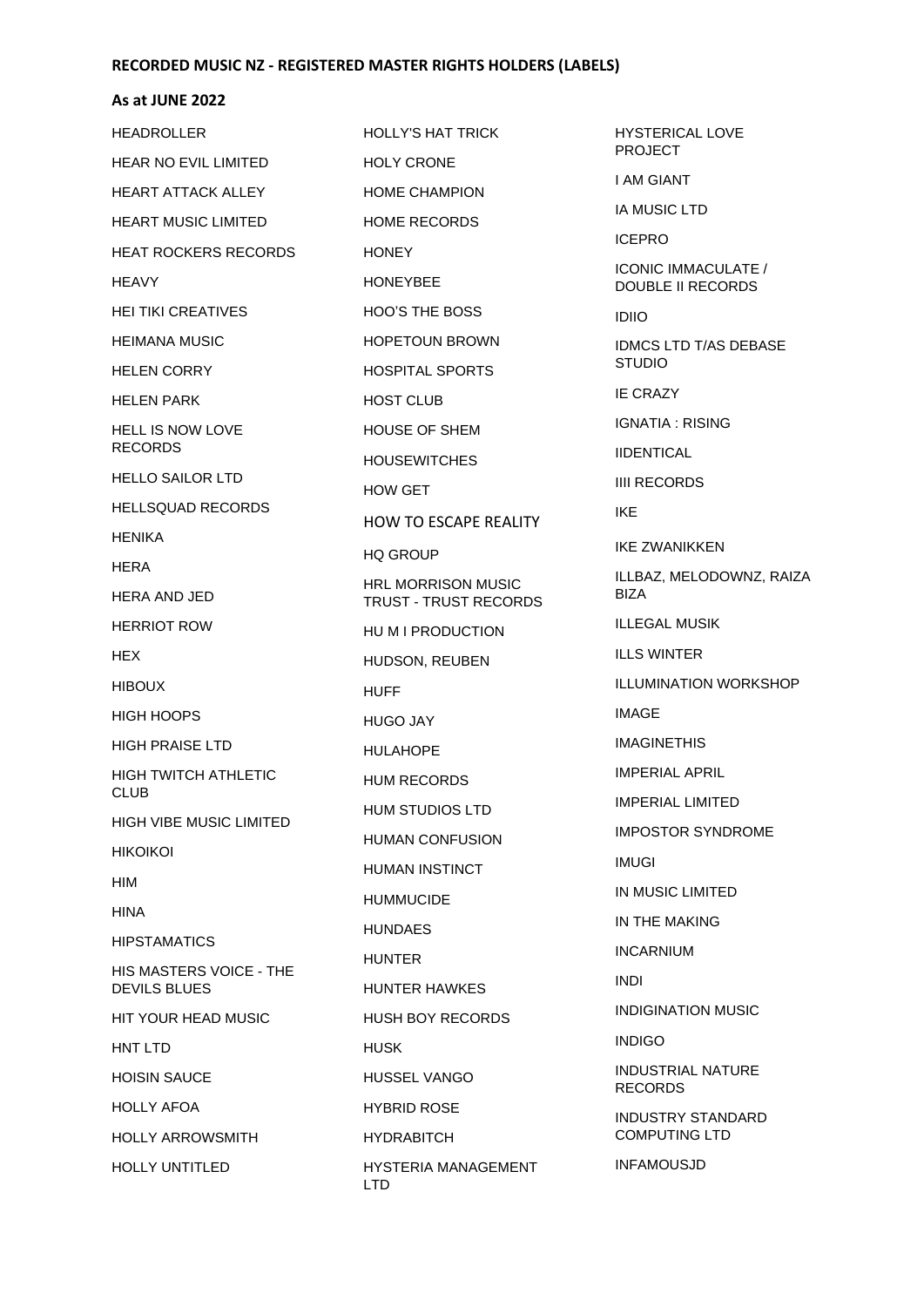| INFINITE FLYING KICK       | <b>JACQUISIU</b>       | JEFF SUPREME AND                   |
|----------------------------|------------------------|------------------------------------|
| <b>INFLAME MUSIC</b>       | JADED NINETIES RAVER   | <b>ALLGOOD</b><br><b>JEIVENCHY</b> |
| INGE ANDREW                | <b>JADUKOR</b>         |                                    |
| INGRID AND THE MINISTERS   | JAE.T                  | <b>JELLOW</b>                      |
| <b>INTEGER</b>             | JAFA SOUND             | <b>JELLYBEAN QUEEN</b>             |
| <b>INTERGRACIA</b>         | <b>JAGA</b>            | JEM PRODUCTIONS LIMITED            |
| <b>INTO ORBIT</b>          | <b>JAGGERS X LINES</b> | <b>JENNAACKERMAN</b>               |
| <b>INTO THE EAST</b>       | <b>JAHNETIX</b>        | JENNINGS, ZOE                      |
| <b>INVADER CAIN</b>        | JAKE                   | <b>JENNY BLACKADDER</b>            |
| <b>INVERSE ORDER</b>       | JAKELAND               | <b>JENNY MITCHELL</b>              |
| <b>INVESTIGATOR</b>        | <b>JAKOB</b>           | <b>JESS CHAMBERS</b>               |
| <b>INVOLVE RECORDS</b>     | JAMAL STEAD            | JESS HARLEN                        |
| INZ                        | <b>JAMES HUNTER</b>    | JESS!CA                            |
| <b>IONA WINTER</b>         | JANG                   | <b>JESSB</b>                       |
| <b>IRA SCHRYVERS</b>       | <b>JANICE BATEMAN</b>  | <b>JESSE SHEEHAN</b>               |
| <b>IRIS G</b>              | JANINA                 | <b>JESTER</b>                      |
| <b>IRIS ZHANG</b>          | <b>JANINE</b>          | JET                                |
| <b>ISAAC AESILI</b>        | JARED WATANE           | JETSKISAFARILIMITED                |
| <b>ISAAC PROMOTIONS</b>    | <b>JARNI BLAIR</b>     | <b>JETVAL</b>                      |
| <b>ISRAELSTARR</b>         | <b>JARROD AKI</b>      | <b>JIM NOTHING</b>                 |
| <b>ITTY BITTY BEATS</b>    | <b>JAS JOSLAND</b>     | <b>JIMMY HAZELWOOD</b>             |
| <b>IVES</b>                | <b>JASON GUN</b>       | JOANNA DANAHEY                     |
| IVORYPLUS RECORDS BV -     | <b>JASON PARKER</b>    | <b>JOANNA JONES</b>                |
| RHYTHMETHOD LTD T/As       | <b>JASONPURCELL</b>    | <b>JOCEE TUCK</b>                  |
| <b>IVY ANGEL</b>           | <b>JAY DUBS</b>        | <b>JODECII</b>                     |
| <b>J9 RECORDS</b>          | JAYREM RECORDS LTD     | <b>JODI VAUGHAN</b>                |
| J TURNER                   | <b>JAZ PATERSON</b>    | <b>JODY DIREEN</b>                 |
| J. FLYGER                  | <b>JAZMINE MARY</b>    | <b>JOE BLOSSOM</b>                 |
| <b>J WESTRUPP</b>          | <b>JAZZSCORE</b>       | <b>JOE COFFEE</b>                  |
| <b>JACK BERRY</b>          | <b>JCK</b>             | <b>JOE GHATT</b>                   |
| <b>JACK PAGE</b>           | <b>JED PARSONS</b>     | <b>JOEL HAINES</b>                 |
| <b>JACK PANTHER</b>        |                        | <b>JOES VAN</b>                    |
| <b>JACK WOODBURY</b>       | <b>JEDIDAH STUDIOS</b> | <b>JOHANN WARD</b>                 |
| <b>JACKAL</b>              | JEEVAN ETHAN           | JOHN G DAVIES & TIGER BY           |
| <b>JACQUI TEIO CHAPMAN</b> | <b>JEFF CLARKSON</b>   | THE TAIL                           |
| <b>JACQUI WILLIAMS</b>     | <b>JEFF GOH</b>        | <b>JOHN MARTIN</b>                 |
|                            |                        | JOHN PSATHAS                       |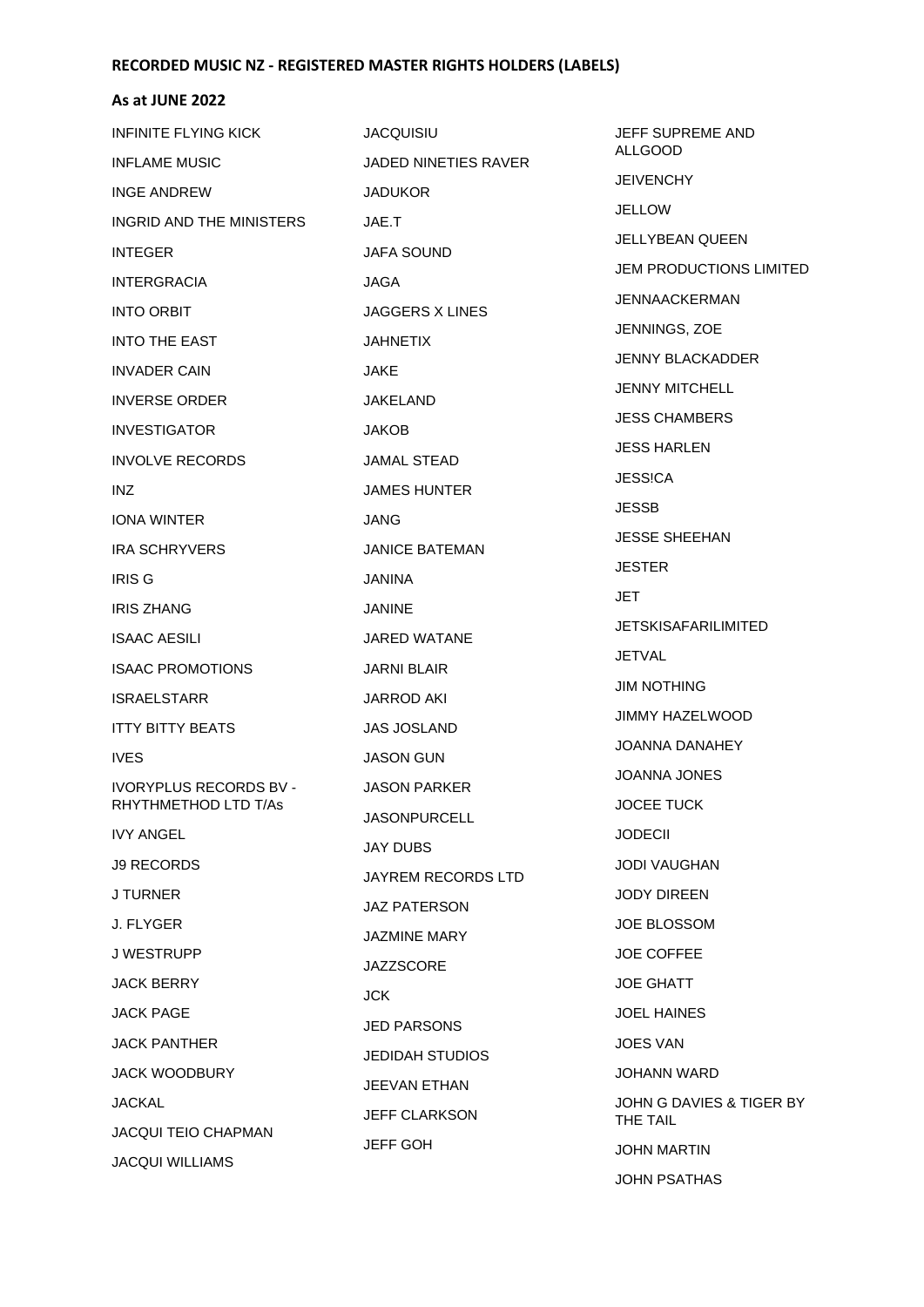#### **As at JUNE 2022**

JOHNNY BARKER JOHNNY BROCK JOHNNY CALVERT JOLANDI FORD JON E CLIST JON LEMMON JONNY LOVE JONO DAS JORDAN REYNE JORDI WEBBER JORDYN WITH A WHY JOSEPH AND MAIA JOSEPH BALFE JOSH CROZIER JOSH MAC JOSH ZHONG JOSHUA MARTIN JOSIE CLARKE JOSIE MOON JOY X LIBEAU JPLATES JR JR KONG JROCK LTD JSQZE JT ENTERTAINMENT JUAN RODRIGUEZ RECORDS JUICEROOF JULIA DEANS JULIAN HAY JULIE TAALE JULIELAMB JULIENE DYNE JULIET MCLEAN JULIUS BLACK JUNELLE JUNICA JUNIOR T BONE JUNUS ORCA JUPITER PROJECT JUPITER PROJECT AND ADAM TRIGGER JUPITER REPUBLIC LTD JUST BEATS JUST ONE FIX JUSTIN SANE JUSTIN SANE AND HUZ JUVENILE MUSIC GROUP JŸ4. K DREAD K+LAB K2 MUSIK K2K KADINGTON KAELA KAHIKA KAHU RECORDS LTD KAHUNA KIDSONGS KAHURANGI MAORI DANCE & THEATRE KAIROS MEDIA LTD KAKAPO KAMALA KAMANDI KAMANDI AND POLO KANE ADAMS KANE STRANG KANISA BORT LTD KAPABAL KARAOKE TAXI KAREN HUNTER KARL & CHARLIE MUSIC LTD KARL DONOVAN KARL JENSEN KARL-HEINZ SCHRADT KAS FUTIALO KASIUM KATCH 22 **KATCHAFIRE** KATE OWEN KATH BEE KATHY WAHRLICH KATRINABRISTOW KAWITI WAETFORD KAY DUNCAN KAYLEE BELL KAYLEEB KEANU RAVES KEELEY SHADE KEEP IT REAL ENTERPRISES KEHUA MUSIC LTD KELEMETE AND KILIGI TA'ALE KELLERKINDER KELSELY ABAZA KELVIN CUMMINGS KELVIN HURTS KELVIN ROY KENDALL ELISE KENDALL LEE KENNEDY KENTUCKY FRIED CHILDREN KEREN MARA KERRYN KEVIN DOLLARS KEVIN FIELD KHAILANA KHANDRO MUSIC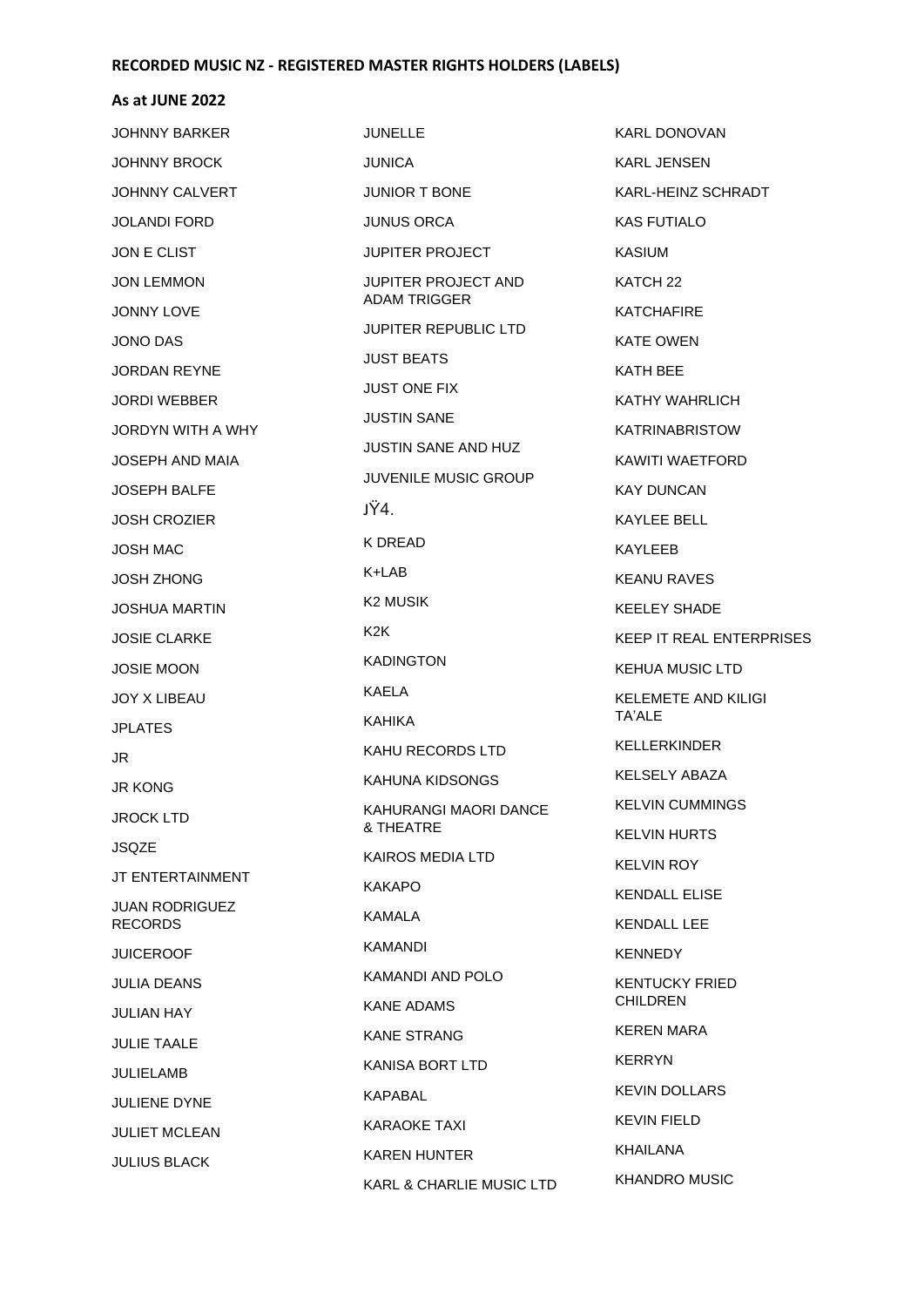| <b>KIARAMA</b>                      | <b>KOMIKO</b>                     | <b>LAS TETAS</b>                                       |
|-------------------------------------|-----------------------------------|--------------------------------------------------------|
| KID N REI                           | KONG FOOEY                        | <b>LAST LIBRETTO MUSIC</b>                             |
| KIERA WALLACE                       | KOOL AID                          | LATE 80S MERCEDES                                      |
| KIERAN COOPER                       | KOOLMAKERS MUSIC                  | LATE FOR LIFE DRAWING                                  |
| KILL MARTHA                         | <b>KORA</b>                       | LATINAOTEAROA                                          |
| KIM BONNINGTON                      | <b>KOTARE</b>                     | LAURA-MAE                                              |
| KIM HILL                            | <b>KOZMAC RECORDS</b>             | LAURA HUNTER                                           |
| KING KAPISI                         | KRACDA ENTERPRISES LTD            | LAURA LEE LOVELY                                       |
| KING KETCHUP                        | <b>KRAUS</b>                      | LAUREN GIN                                             |
| KING SWEETIES                       | <b>KRISTIN CHARTRES</b>           | LAUREN KING                                            |
| KINGSFORD ROAD                      | <b>KRUFF KURTIS</b>               | LAURENCE LARSON                                        |
| <b>RECORDS</b>                      | <b>KRISTN</b>                     | LAURIER                                                |
| <b>KIP MCGRATH</b>                  | <b>KTN</b>                        | LAWNBIRD                                               |
| KIRI AND LOU LTD                    | KUNNALKHANNA                      | <b>LAZY FIFTY</b>                                      |
| KIRI ERIWATA                        | <b>KURISU</b>                     | LE HARLE REBECCA                                       |
| KIRSTEN TE RITO                     | <b>KURT SHANKS</b>                | LEVYNE                                                 |
| KISS ME                             | KYLA GREENING                     | <b>LEAH CARROLL</b>                                    |
| KITTENS OF THE INTERNET             | KYMOGRAPH RECORDS                 | <b>LEAPING TIGER</b>                                   |
| KITTENTANK                          | L V J                             | <b>LEE BAKER</b>                                       |
| <b>KITTY DANGER</b>                 | L.A.B                             | LEE GRAY THE BEAT                                      |
| KIVE                                | L40                               | LEE MVTTHEWS LTD                                       |
| KIWI PACIFIC RECORDS<br>INT'L LTD   | LA COCO                           | LEFT OR RIGHT                                          |
| KIWIJAHZZ RECORDS                   | <b>LA THOMPSON</b>                | <b>LEGACY FOUNDATION LTD</b>                           |
| <b>KLINEMUSIC</b>                   | LABRETTA SUEDE AND THE<br>MOTEL 6 | <b>LEGACY MEDIA GROUP LTD</b><br>T/AS 24K LEGACY MUSIC |
| <b>KMTP</b>                         | <b>LACHIE</b>                     |                                                        |
| KNIGHTS OF THE DUB<br>TABLE         | <b>LAKE SOUTH</b>                 | <b>LEGACY MUSIC</b><br><b>ENTERPRISES LTD</b>          |
| KNOW MY STYLE                       | LAKES                             | <b>LEISURE</b>                                         |
| <b>ENTERTAINMENT LTD</b>            | LAKES & THE MAGIC BAND            | <b>LEMON ANLIME</b>                                    |
| KOBALT RM -<br>RHYTHEMTHOD LTD T/AS | <b>LANA DOUBLET</b>               | <b>LEMON PEPPER</b>                                    |
| <b>KODY NIELSON</b>                 | LANE                              | <b>LENO LOVECRAFT</b>                                  |
| <b>KOG MASTERING LTD</b>            | LANI ALO                          | LEON WHAREKURA                                         |
| KOGCHIEF LTD                        | LANZWEL                           | <b>LEONARD</b>                                         |
| KOIA                                | <b>LAPIS</b>                      | <b>LESSLESS</b>                                        |
| KOIZILLA                            | <b>LARRY KILLIP</b>               | <b>LESTER RECORDS</b>                                  |
| <b>KOLAB</b>                        | LARZRANDA                         | LET THE PEOPLE SPEAK                                   |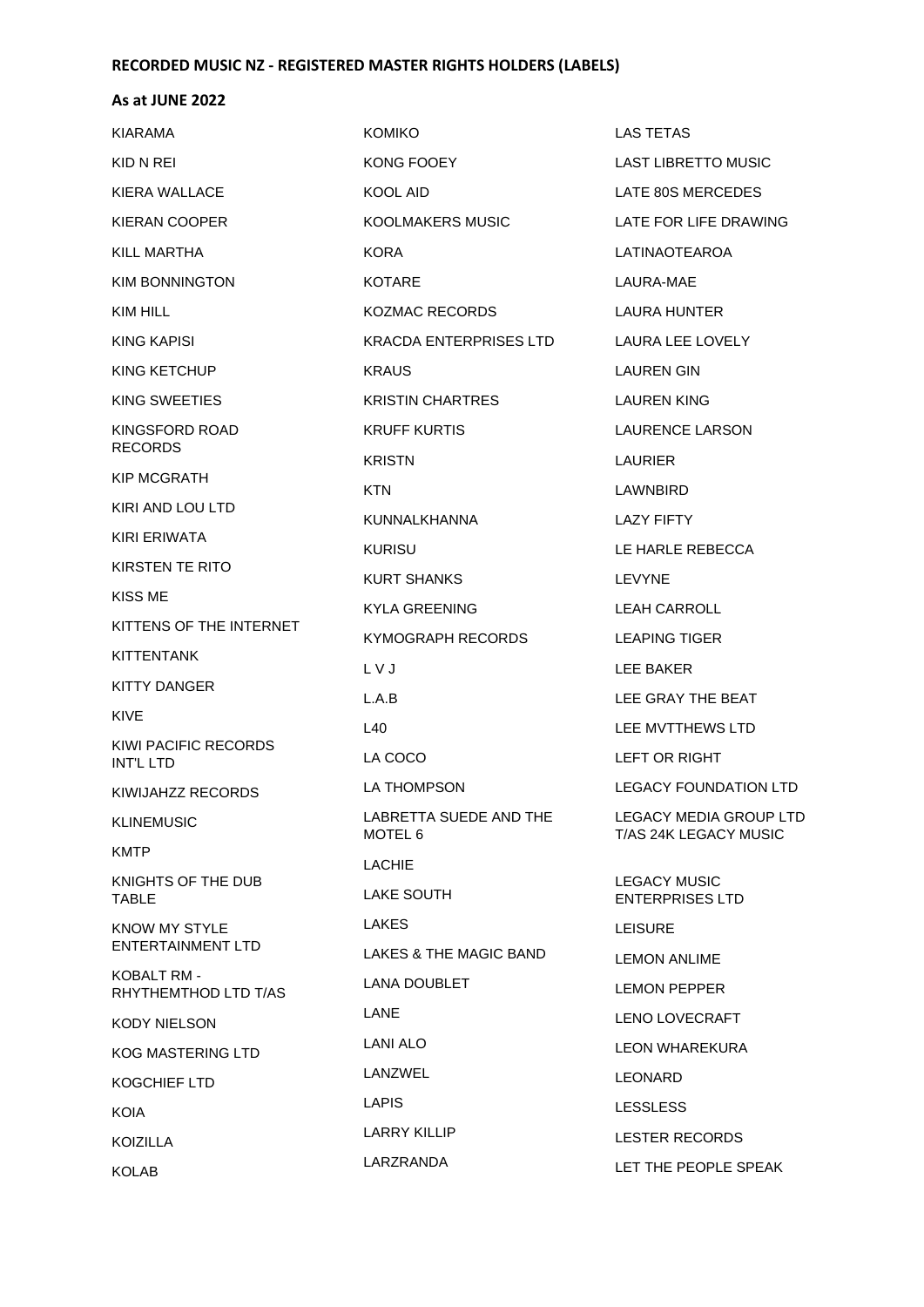### **As at JUNE 2022**

LEVEL TWO MUSIC NZ LTD LEVI LIGHTS ON PROJECT LEVI PATEL LEVITY BEET LEWDIS ENTERTAINMENT LIMITED LEWIS MCCALLUM LHASA LIBERATION MUSIC NZ LTD LICKS LIEUTENANT FUNK LIFE ANTHEM LIFE TIME RECORDS LIFE WORSHIP LIGHTNING ON ME LIJ LIL CHIEF RECORDS LIL DOG RECORDS LINDA BROWNE PRODUCTIONS LINDON PUFFIN LINDSAYINKSTER LINESOFFTHESPACEBAR LINK PRODUCTIONS LION REZZ LIONYZE LIPS LISA CRAWLEY LITTLE BARK LITTLE LAPIN LITTLE OCEANS LITTLE RIPPLES LITTLE WEIRD LITTLE WILD MUSIC LK BROTHERS LIMITED LLEWSIDG LME RECORDS LOCAL MUSIC LOFI MONKEY LOMEZ BROWN **LONTALIUS** LOOKIN UP LOOKING FOR ALASKA LOOP MEDIA LTD TA LOOP RECORDINGS AOTEA LOOP ROAD LOOPY TUNES PRESCHOOL MUSIC LOOSE GOOSE LORD ECHO LORD JULIEN LORENZO HANSON-HAZELWOOD LORETTA RECORDINGS LOST BY DESIGN LOST STATE LOST TRIBE AOTEAROA LOT 12 LOU'ANA LOU LOU BELLE RECORDS LOUDER FRIEND LOUDHAILER LOUDWATER LOUIE KNUXX LOUIS BAKER LOUIE TM LOUISA NICKLIN LOVE SPUD LOVELY HORSE RECORDS LOWQUID LRB PRODUCTIONS LTD LSJ LTD RECORDS LTD LUAP

LUCA BEMPENSANTE LUCA DISCS LUCA GEORGE LUCKLESS LUCKY BOY LUCY HILL LUIS ROD LUKE ADRIAN LUKE HURLEY LUKERATIVE MUSIC LTD LULLABY LUNAVELA LUTHER DIAMOND L-X-TRICITY LXTZ LYDIA COLE LYTTELTON RECORDS M4U RECORDS MĀ MA©HINE RECORDS MAAKA MACHETE DISTRICT MACIEK HRYBOWICZ MACS MAD COW MAD HATTER VOICES MADELEINE HOWARD MADAME X PRODUCTIONS MADDY PC MADE MAN MUSIC MADGER MOOS MADLY MADS HARROP MAGIC AND STEEL MAGPIE CLAW MAGPIE PRODUCTIONS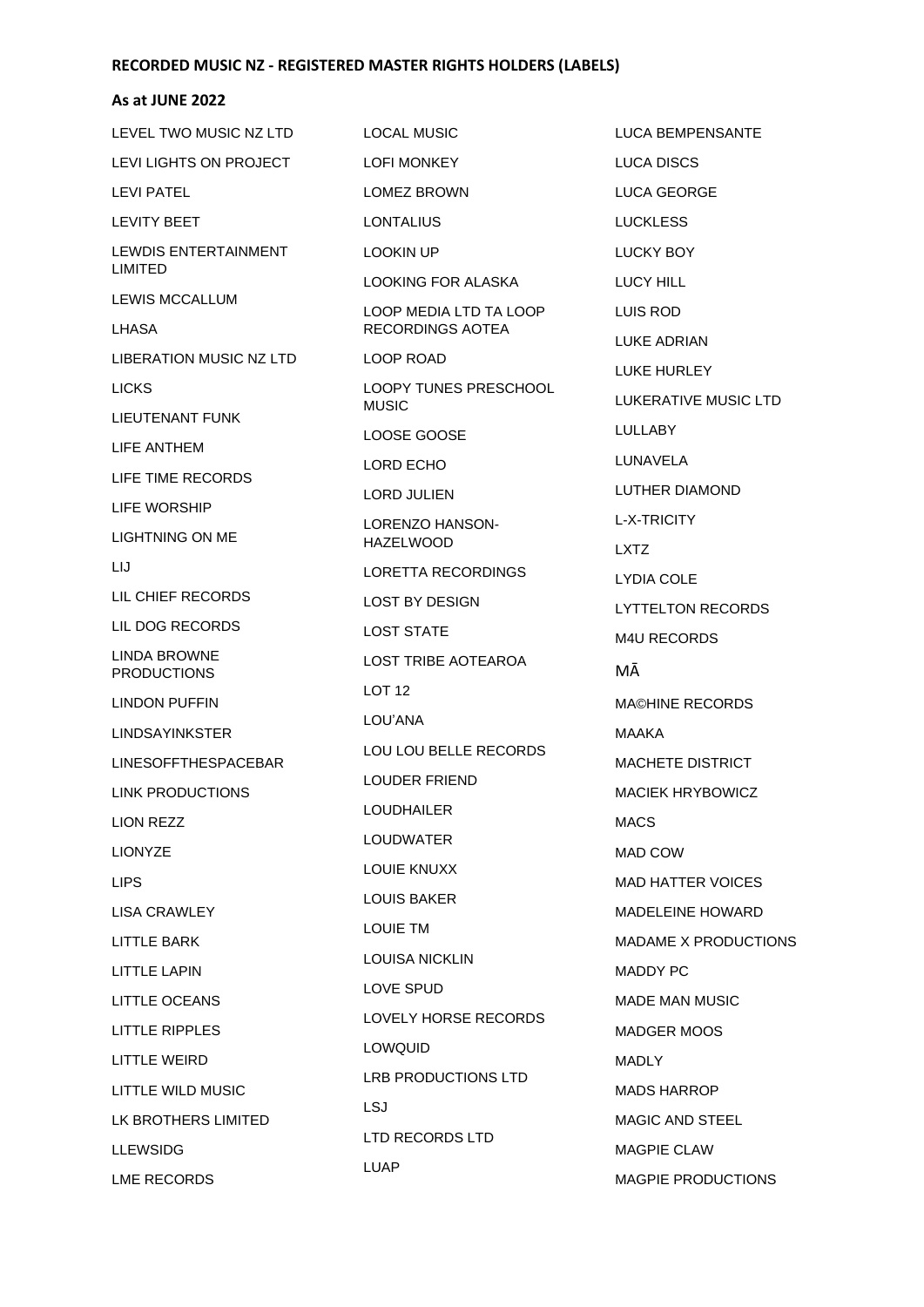| MAHINARANGI MAIKA                       | <b>MAOCHIE FEMCHAIN</b>             | <b>MATTHIAS JORDAN</b>             |
|-----------------------------------------|-------------------------------------|------------------------------------|
| <b>MAHONEY HARRIS</b>                   | MAORIMUSIC.COM                      | MAU                                |
| <b>MAIAVA RECORDS</b>                   | <b>MAPLE SYRUP</b>                  | MAURI MEDIA LTD                    |
| <b>MAIDEN RECORDS</b>                   | <b>MARIANNE LEIGH</b>               | <b>MAX EARNSHAW</b>                |
| MAIMOA MUSIC LTD                        | MAR A LIT RECORDINGS                | <b>MAX HOLLANDER</b>               |
| <b>MAINSPRING AUDIO</b>                 | <b>MARCUS TUWAIRUA</b>              | MAX KEY                            |
| MAISEY RIKA MUSIC LTD                   | <b>MAREE SHEEHAN</b>                | MAX MAXWELL                        |
| <b>MAJESTICAL PICTURES LTD</b>          | <b>MARI SLACK</b>                   | <b>MAXINE FUNKE</b>                |
| <b>MAJESTY MUSIC</b>                    | <b>MARK PERKINS MUSIC LTD</b>       | <b>MAYFAIR</b>                     |
| <b>MAJORTROUBLE</b>                     | MARIKA HODGSON                      | MAZBOU Q                           |
| MAKEGOOD LTD                            | <b>MARINA</b>                       | <b>MAZROY</b>                      |
| <b>MAKESHIFT PARACHUTES</b>             | <b>MARINA BLOOM AND</b>             | MCB <sub>3</sub>                   |
| <b>MAKESOMENOISEPRODUCT</b>             | <b>MOVING STUFF</b>                 | <b>MCK</b>                         |
| <b>IONSLTD</b>                          | <b>MARINEVILLE</b>                  | <b>MEADOW SOUNDS</b>               |
| MAKO ROAD LTD                           | <b>MARK HOWDEN</b>                  | MEAN AS MUSIC LTD                  |
| <b>MAKS</b>                             | <b>MARK POLETTI</b>                 | <b>MEAN GIRLS</b>                  |
| <b>MALCOLM BLACK</b>                    | <b>MARLIN'S DREAMING</b>            | MEAT                               |
| <b>MALCOLM GORDON</b>                   | <b>MARLON WILLIAMS</b>              | MEATBIX                            |
| <b>MALCOLM KIRK</b>                     | <b>MARS</b>                         | <b>MECUZINE</b>                    |
| <b>MALCOLM LAKATANI</b>                 | <b>MARSGTARS</b>                    | <b>MEDICINE WOMAN BAND</b>         |
| <b>MALCOLM LANE</b>                     | MARSHA                              | <b>MEDIUM RARE</b>                 |
| <b>MALCOLM SMITH</b><br>PRODUCTIONS LTD | <b>MARTIN ANDREWS</b>               | <b>RECORDINGS</b>                  |
| MALES                                   | MARVELLOUS MUSIC LTD                | <b>MEDUSA GLARE</b>                |
| <b>MALEVOLENCE</b>                      | <b>MARYSTAPLE</b>                   | MEDZ                               |
| <b>MALI MALI</b>                        | MARZZZXOX                           | <b>MEG THERON</b>                  |
| MALUS ANIMA MEIA                        | <b>MASSAD</b>                       | <b>MELECTRA MANAGEMENT</b><br>LTD. |
| <b>MAN IN RUG</b>                       | <b>MASSAD MUSIC LTD</b>             | <b>MELITA MUSIC</b>                |
| <b>MANA FARRELL</b>                     | MASSENAI                            | <b>MELLIS</b>                      |
| <b>MANALION</b>                         | <b>MASSFX</b>                       | MELODIC JUICE LTD                  |
| <b>MANIFEST KITSUNE</b>                 | MASSIVE ENTERTAINMENT<br><b>LTD</b> | <b>MELODOWNZ</b>                   |
| <b>MANON PEAK</b>                       | <b>MASTER BLASTER</b>               | <b>MELODÍNA MUSIC</b>              |
| <b>MANU FRANCOIS</b>                    | MASTERPIECE MARKETING               | <b>MELTED MUSIC NZ</b>             |
| MANUEL DARQUART                         | LTD.                                | <b>MELTINGFACES</b>                |
| MANUKA                                  | <b>MATERNAL RECORDS</b>             | MEMA WILDA                         |
| MĀNUKA RECORDINGS                       | MATT LANGLEY                        | <b>MEMORY FOAM</b>                 |
| <b>MANZO</b>                            | <b>MATT MULHOLLAND</b>              | <b>MENINO</b>                      |
|                                         |                                     |                                    |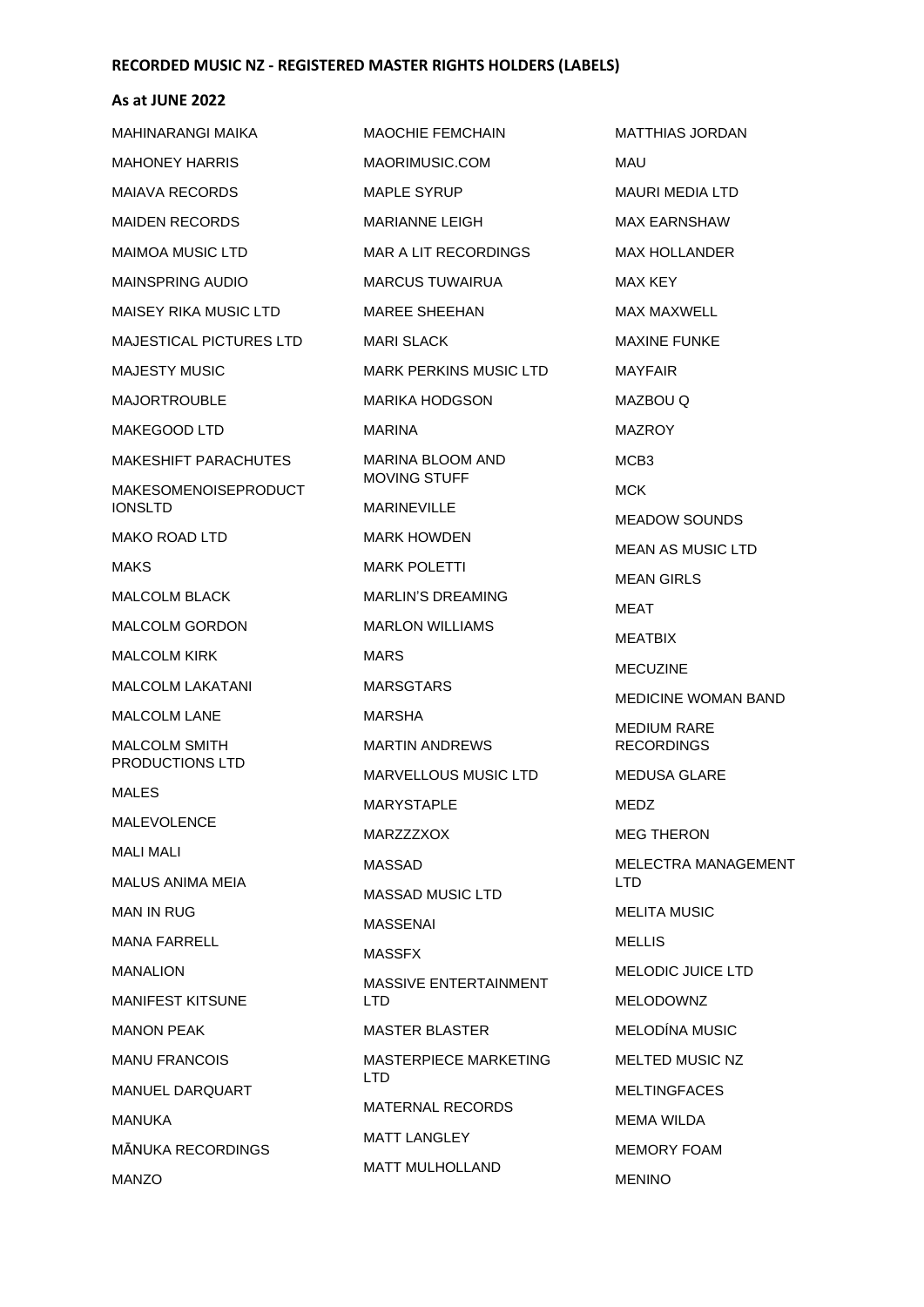#### **As at JUNE 2022**

MERV PINNY METAMORPHOSIS METRO RECORDS LIMITED MEUTONE LTD T/AS MEUTONE ENTERPRISE MFT RECORDS MG MUSIC LIMITED MGN – MY GREATEST NOW MI FILMS LIMITED MICHAEL CATHRO MICHAEL SIGNAL MICHAEL VERCOE MICHELE DUCRAY MICHELLE NADIA MICX ILL MIDIUM RECORDS MIDNIGHT MANOR MIDWAVE BREAKS MIHIRANGI MIKE FABULOUS MIKE NEWPORT MIKEY DAM LTD MIKEY THE MACAW MIKHAILSAASKIA MILD ORANGE LTD MILES CALDER & THE RUMOURS MILLER YULE MILOUX MIMI AND LICKS MINAAKA LTD MINA'S VEIL MINDERBENDER MINI SIMMONS MINIATURES MINT RECORDINGS MINUIT PRODUCTIONS LTD

MIRA MIRANDA EASTEN MIRIKACHINIST MISCREANT MISFIT MOD MISFITS OF SCIENCE MISHAP MISS CRESSIDA MISS JUNE MISSB MISSB & CAVES MISTRESS MIXED VEGE MIZHADO RECORDS MMC RECORDS MO JUDA MOA BREWING COMPANY MOBLISHEN MOCKASIN CONNAN MODEL TRAIN WRECK MODULE MOHI MOLLY DEVINE MON AMI MON-DAY MONGO SKATO MONIKER LTD MONKEY RECORDS MONTELL2099 MONTY BEVINS MONTY WILLERS **MOODY** MOODY V. AND THE MENTRUAL CYCLE MOOFISH MOON LANDER

MOONDOG BLUES **MOONE** MOONLIGHT SOUNDS MORNING STAR RECORDS MORR MUSIC MOSES MOTH ROYALE MOTHRA MOTOCADE MOTTE MOUNTAIN BOY MOUSEY MOVE THE CROWD RECORDS MULI, EMILY MR AMISH MR BISCUITS MR RA MT EDEN LIMITED MULCHZOID MULHOLLAND MUMSDOLLAR MURDERCHORD MURGATROYD MURMUR TOOTH MURURANGI MUSE CREATIVE LIMITED MUSIC BOX MUSIC SUCKS MUSIC WITH MICHAL MUZAI RECORDS MY DAMNED KIND MY LIFE STORY MYATB MYELE MANZANZA MYNN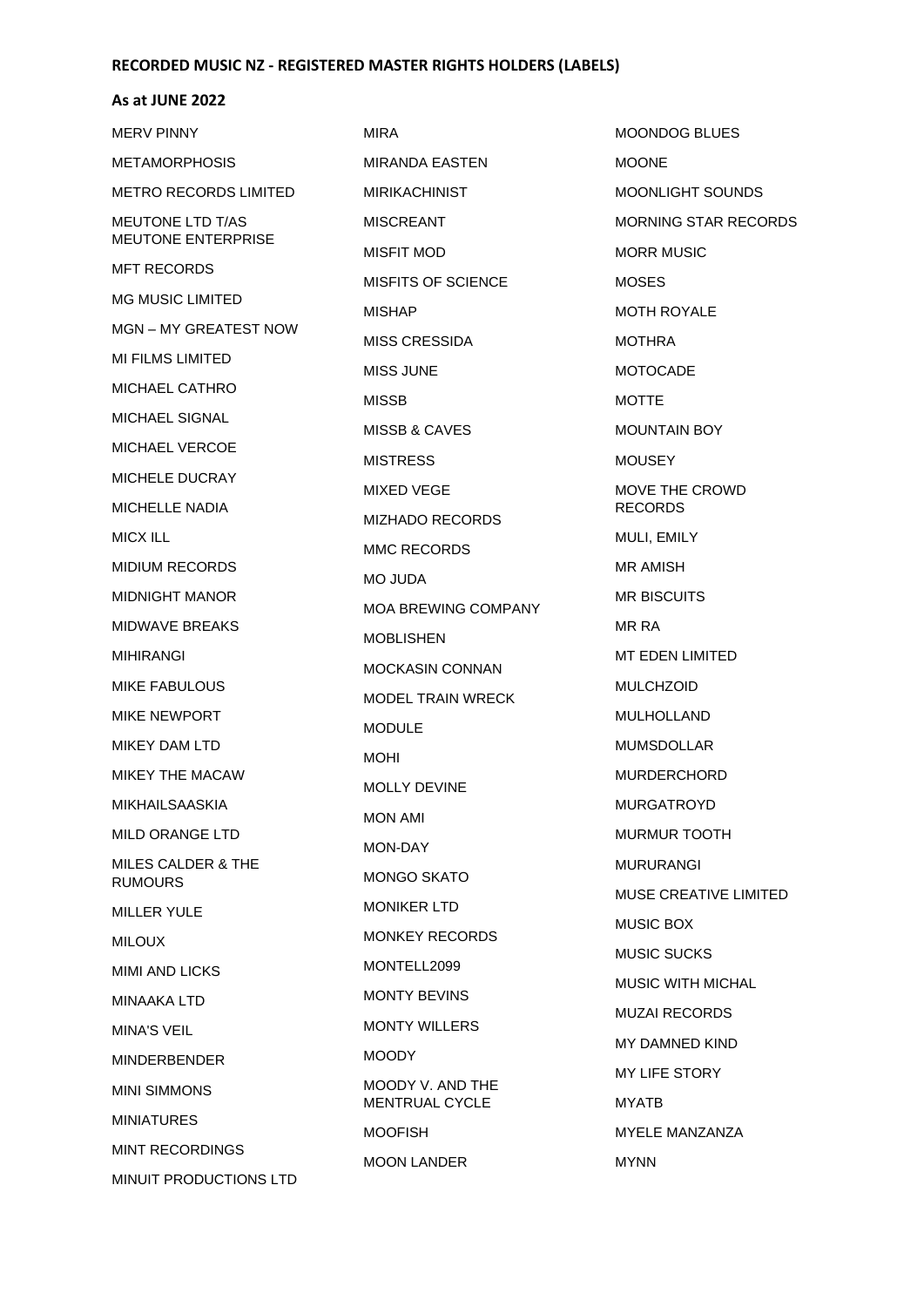### **As at JUNE 2022**

| MYTHOLOGIE RECORDING | NEW ANGLE SOUND LTD                        | NO <sub>o</sub>   |
|----------------------|--------------------------------------------|-------------------|
| <b>COMPANY LTD</b>   | NEW REPTILES                               | <b>NON</b>        |
| MZ J                 | NEW SOUND PUBLISHING                       | <b>NOI</b>        |
| <b>MZWETWO</b>       | LTD.                                       | <b>NON</b>        |
| N.T HONEY            | <b>NEW VINYL</b>                           | NO <sub>S</sub>   |
| N1GHTMAR3CAT         | <b>NEW ZOUNDS RECORDS</b><br><b>LTD</b>    | <b>NOI</b>        |
| <b>NA NOISE</b>      | NGA TAONGA MAI TAWHITI                     | NO <sub>1</sub>   |
| <b>NAHBO</b>         | <b>NGANEKO</b>                             | NT <sub>3</sub>   |
| NADIA REID           | NICH CUNNINGHAM                            | ΝÜ                |
| NAIROBI TRIO         |                                            | NY <sup></sup>    |
| NAKED AND FAMOUS THE | NICHOLAS FRANCHISE                         | NZ <sup>(</sup>   |
| <b>NAKITA</b>        | <b>NICHOLAS LANE</b>                       | NZ I              |
| NALUREX PRODUCTIONS  | NICK DOW                                   | <b>NZC</b>        |
| NAME UL              | NICK GAFFANEY                              |                   |
| NASTERGAL            | NICK HOHEPA                                | <b>NZL</b>        |
| NAT AND JONO         | NICK KNOX                                  | O &               |
| <b>NAT LOVER</b>     | NICK MACLAREN                              | OCI               |
| NATHANIEL HOWE       | NICK RAVEN                                 | <b>OCI</b><br>CH/ |
| NATION MUSIC LTD     | <b>NICK STARRETT</b>                       | OC <sub>1</sub>   |
| NATIVE ACTIVISTS     | <b>NICKYMORANBAND</b>                      | ODI               |
| NATIVE TONGUE MUSIC  | NICNAK MEDIA LTD                           | ODI               |
| PUBLISHING LTD       | <b>NICOLE ANDREWS</b>                      | ODE               |
| <b>NATOFNZ</b>       | NIGHT GAUNTS                               | <b>LTD</b>        |
| NATURE SOUNDS OF NEW | NIGHT LUNCH                                | ODE               |
| ZEALAND              | NIGHT PILOT                                | OH                |
| NAUTI<br><b>NAWR</b> | NINE NINETY MUSIC<br><b>PUBLISHING LTD</b> | OLD               |
| NEED NOBODY MUSIC    | NO BROADCAST                               | OLD               |
| <b>NEIL HERSEY</b>   | NO DOZ                                     | <b>OLI</b>        |
| <b>NEIL MACLEOD</b>  | NO HEROES ALLOWED                          | OLI <sup>V</sup>  |
| <b>NEIVE STRANG</b>  | NO LAST CHANCES                            | OLL               |
|                      |                                            | OLN               |
| <b>NEKOLYE</b>       | <b>NO LIFE</b>                             | <b>OLC</b>        |
| <b>NEON RECORDS</b>  | NO ROMANCE                                 | OLL               |
| <b>NERLIN</b>        | NO SKY                                     | <b>OLY</b>        |
| NERVOUS JERK         | NO SUNRISE                                 | <b>OLY</b>        |
| <b>NESSMUSICLTD</b>  | NO WHY                                     | LEIL              |
| NEST EGG RECORDS     | <b>NOEMI</b>                               | <b>OM</b>         |

NOGARDS MAD N VOGUE NE ENTERTAINMENT LTD **STIKO** URI VEMBER ZULU PRODUCTIONS NY OH ONLINE MARKETING LTD PUBLISHING LTD **GUITARQUARTET** UMEUS THE MO **EANIA STORM** EANS BEFORE ME **ARITABLE TRUST TOBER** D RECORDS DS & ENDS E RECORD COMPANY LTD ESSA SWEET NOTHINGS D OAK MUSIC DER **VE MUSIC LTD VIA FOA'I** Y KNOX **MECHA SUPREME** OVELY UMPUS YMPUS YMPUS, VALLE AND **LANI** ZO<sub>3</sub>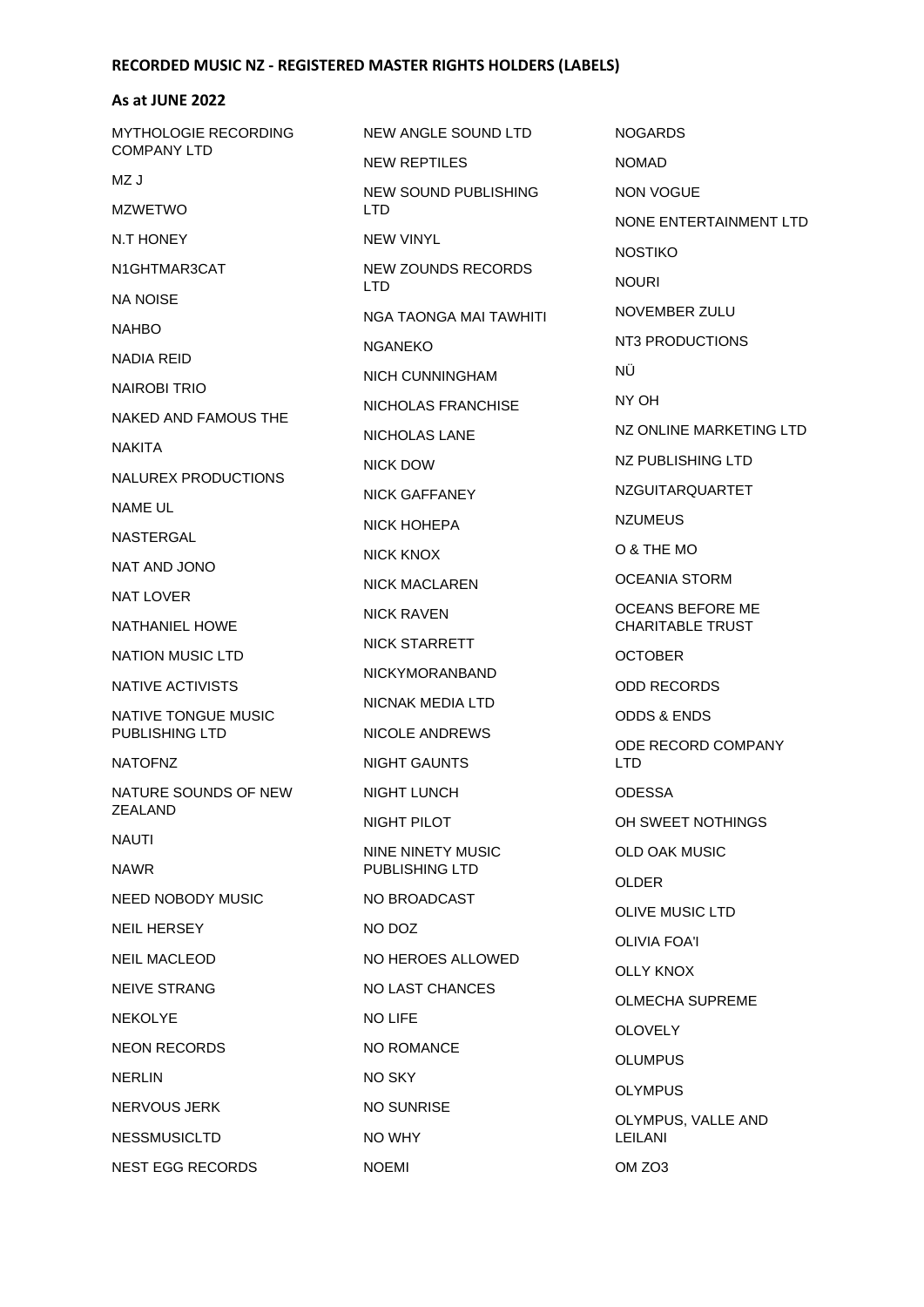| <b>OMEGA LEVINE</b>                             | PAINTED BLIND                     | PEACH MILK                              |
|-------------------------------------------------|-----------------------------------|-----------------------------------------|
| <b>OMIERA</b>                                   | <b>PALS</b>                       | PEACH RECORDS LTD                       |
| <b>OMOLINA KURENE</b>                           | <b>PAM</b>                        | PEARS, FIONA                            |
| <b>ONANON</b>                                   | <b>PANCHO ARTS &amp; MUSIC</b>    | PEB RECORDS LTD                         |
| ONE FAT MAN                                     | <b>PANHANDLERS</b>                | <b>PENCARROW</b>                        |
| ONE FATAL PUNCH                                 | PANTHER AND THE ZOO               | PERFECT HAIR FOREVER                    |
| ONE FORTY SEVEN                                 | PAO.                              | PERISCOPE LIVE LTD                      |
| <b>ONELUNG</b>                                  | <b>PAPAITI RECORDS</b>            | <b>PESK</b>                             |
| ONEMIC RECORDS LTD                              | <b>PAPERCITY</b>                  | PETER JACK                              |
| <b>ONONO</b>                                    | PAPER CRANES                      | PETER QUINN                             |
| <b>OPENSIDE</b>                                 | <b>PAPER PLANE</b>                | <b>PHATBOIIDAN</b>                      |
| <b>OPIUO</b>                                    | PRODUCTIONS LTD                   | PHIL DOUBLET                            |
| <b>OPOSSOM</b>                                  | <b>PAPER PLATES</b>               | <b>PHIL PARKES</b>                      |
| OPTIMUS GRYME LIMITED                           | PAPRIKA JONES                     | <b>PHILSTOODLEY</b>                     |
| ORANGEFARM                                      | <b>PAQUIN</b>                     | <b>PHODISO</b>                          |
| ORCHESTRA WELLINGTON                            | PARABOLA WEST                     | PHOEBE HURST                            |
| ORIGIN ROOTS AOTEAROA                           | PARACHUTE MUSIC                   | PHOEBE RINGS                            |
| OROTOKARE ART STORY<br><b>MOTION TRUST 2010</b> | PARALLEL DANCE<br><b>ENSEMBLE</b> | PHOENIX MUSIC LAB<br><b>RECORDS</b>     |
| ORPHEUS ENTERTAINMENT                           | PARC SUN                          | PHONE SEX ROBOTS                        |
| <b>LTD</b>                                      | PARIAH                            | <b>PHONOGRAPHIC</b>                     |
| OSKA KAOS                                       | PARK RD                           | PERFORMANCE COMPANY<br>OF AUSTRALIA LTD |
| <b>OSLOBROWN</b>                                | <b>PAS DE GENRE</b>               | <b>PHONOGRAPHIC</b>                     |
| <b>OTAGOLANDS</b>                               | PASS THE PEAS                     | PERFORMANCE LTD (PPL)                   |
| <b>OTHERSUN</b>                                 | PASTEL PISTOL LIMITED             | <b>PHYSICAL</b>                         |
| OTIS MACE                                       | PATANGAROA<br>ENTERTAINMENT LTD   | PIANIKA DUNCAN                          |
| <b>OUNCE</b>                                    | <b>PAUA FRITTERS</b>              | PICKLE DARLING                          |
| OUR PARADISE                                    | PAUL CATHRO                       | PICKLE DARLING                          |
| <b>OUR PLAYGROUND</b><br><b>RECORDS</b>         | PAUL CHAPMAN                      | PIECES OF MOLLY                         |
| <b>OUR REKORDS</b>                              | PAUL MCLANEY                      | PIG OUT                                 |
| <b>OVER THE ATLANTIC</b>                        | PAUL MCLANEY AND THE              | PIKSIES MELODY LTD                      |
| <b>PACIFIC CURLS</b>                            | <b>AVALANCHE TRIO</b>             | PINENUT RECORDS                         |
| PADDY FRED                                      | PAUL S ALLEN                      | PINK & WHITE TERRACES                   |
|                                                 | PAUL TIMINGS                      | <b>PINND</b>                            |
| PAGAN RECORDS LTD                               | <b>PAVLOV'S PUSS</b>              | <b>PIPJOHN</b>                          |
| PAGE28                                          | PCP EAGLES                        | <b>PIPSY</b>                            |
| PAIGESSPACE LTD                                 | PEACE OV MIND                     | <b>PISCES</b>                           |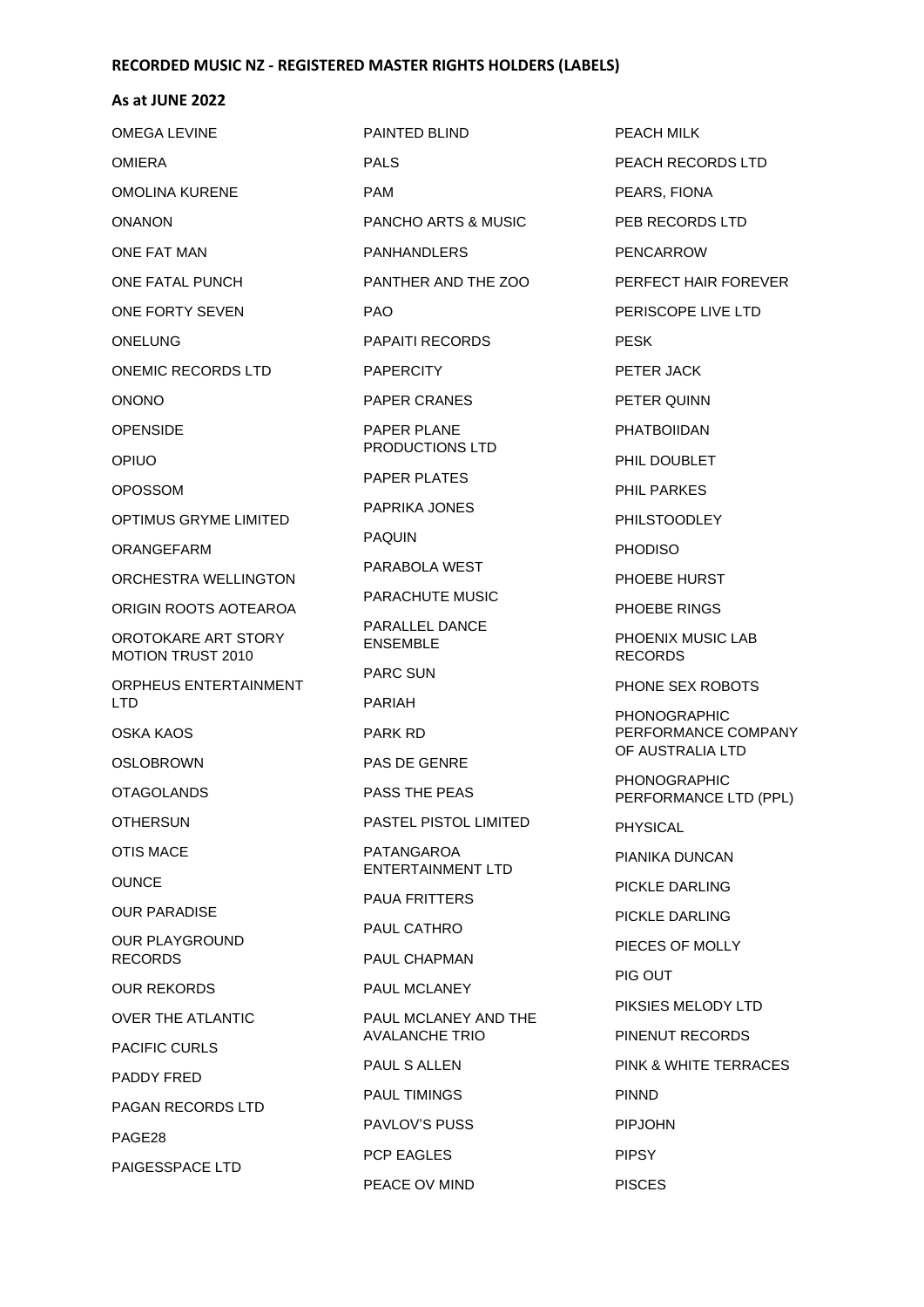### **As at JUNE 2022**

PIXELS PLANET MIDNIGHT PLASTICGROOVE PLATFORM 9 RECORDS PLAY NICELY LIMITED PLEASE PLEASE PLUM PLUM GREEN PLUS 1 RECORDS PMG RECORDS LIMITED POCKET JAMS LTD POISON SKIES LIMITED POLAR EXTREMES POLAROIDS OF POLARBEARS POLO POLYESTER POLYFONK PRODUCTIONS LIMITED POLYSONIC RECORDS LTD PONIFASIO SAMOA PONSONBY DC S POP-UP GLOBE AUCKLAND LTD POQUITO HOUSE BAND PORCELAINTOY POU MUSIC LTD POW STUDIOS LTD POWERPLAY PRODUCTIONS LTD POWERTOOL RECORDS PRECISE DIGITAL LTD PRETTY STOOKED PRETTYHUSHHUSH PRIMACY PRIMAL BAND PRIMAU PRODUCTIONS PRINCESS ACADEMY PRINNS JEN PT **LTD** 

PRIZEGIVING PRO EDU LLC PROCERA MUSIC PROCO PRODUCTIONS LIMITED PROJECT BLOODMOON PROLEPSIS PROPELLER LAMONT LIMITED PROTEINS OF MAGIC PROTON BEAST PSYCHIC POWERS PSYROK PSYROK AND LIL SISTER PULL DOWN THE SUN PUMICE PUNIALAVA'A PURE ENTERTAINMENT NEW ZEALAND LTD PURPLE PILGRIMS PUSH PUSH QUAIL STATE QUARTER ACRE LIFESTYLE QUEEN NEPTUNE **QUEENSHIRLE** QUESTION ENTERTAINMENT QUESTION MUSIC QUICKSAND PRODUCTIONS QUINN THE HUMAN QUIXOTE QWADE DUNN R3ZONANC3 RA CHARMIAN RA COSTELLOE

RACE BANYON RACHEL DAWICK RACHEL FRASER RACHEL HAMILTON RACHEL SEYMOUR RACING **RACKETS** RACQUET CLUB RACHEL LEO RADAR ANGEL RADIO COMA RADIO OVER MOSCOW RADIUS KINK RAGAIRE RAGGADAT CRIS RAIN RAINBOW BLACK RAINBOW ROSALIND RAIZA BIZA RAJIV MANNARI RAJON ENTERTAINMENT NZ LTD RAKATRENT RAKSHANA AND THE BRAVE CLOWN RAMON TE WAKE RANDA RANGI RECORDS RARE SHOT BLUE RATSMAGIC RATTLE MUSIC LTD RAUKATAURI MUSIC THERAPY CENTRE RAVENHALL RAVINES RAW COLLECTIVE RAW N RUGGED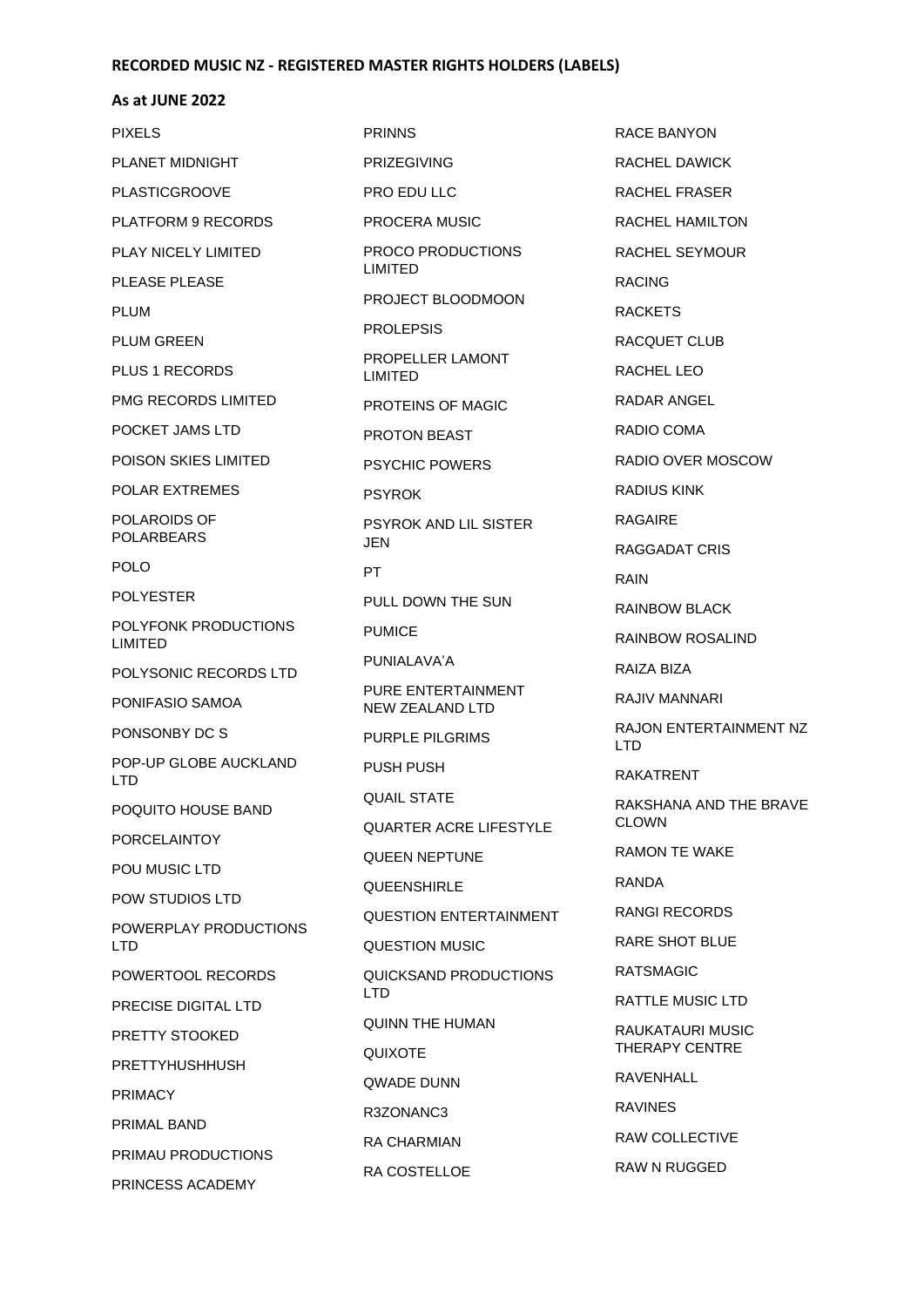#### **As at JUNE 2022**

RAYLEE BRADFIELD READ-WITH RECORDS READY SETT REALITY CHANT PRODUCTIONS **RECKLESS** RED ROCKS RECORDS **REDACY** REDLINE REDMORE BOOKS LTD REGENCY SHOCK LTD REGRETABULL REI RELATED ARTICLES RELIABLE RECORDINGS REMOTE RENEE-LOUISE CARAFICE REPAIRS REPROBEATZ REPULSIVE WOMAN RESEARCHINTOSPEED RESHMA RESLAU RECORDS RESTLESS **RESTORATION** REUBENBRADLEY REVAULTING RECORDS REVOLUTION MUSIC NZ LTD RHYS MACHELL RHYTHMETHOD LTD RHYTHMSTICK RECORDS RICH JAMES RICHARD BECKMANNFLAY RICHARD DADA RICHARD LESCHEN RIIKI

RIOT MUSIC LTD RIQI HARAWIRA RISERA RISKY RIVAL STATE RIVERBOYZ RIVERS EDGE RIZKI LAB RIZVAN RKCNDY ENTERTAINMENT & CREATIVE RMS LIMITED ROADEATER ROADHOG NZ ROB RUHA ROBIN KELLY ROBIN SINGER ROBOTS IN LOVE ROBYN REES ROCHELLE VINSEN ROCKWELL MUSIC LTD ROD COLLIER RODEO RECORDS ROGER GREENAWAY ROGERMARSHALL RON CRIBB RON GALLIPOLI RONVLUS ROONIE ROOTS MUSIC AOTEAROA ROSA RECORDINGS LTD ROSADUB ROSS MULLINS AND THE **SNAPS** ROTOR PLUS ROUGE RECORDS ROUGH DIAMOND INC LTD

ROUGH PEEL RECORDS ROUND TRIP MARS ROUSSEAU ROWLANDS RECORDS ROY BROWN ROY G AND THE BIVINATORS ROY IRWIN ROYAL JACKETS ROYALFALCON RQ RUBEN CROWN RUBIX RUBY JAMES RUBY RAE RUCKUS GARVEY RUFFIAN ERA RECORDS RULES OF ADDICTION RUMBLE MUSIC RUN77 RUPTUS JACK RUSSELLSCOONES RYAN FISHERMAN RYAN KERSHAW RYAN ORCHARD RYANENZED SABINE WOJNAR SABREEN ISLAM SACHA TE UTUPOTO KEATING SACHA VEE SACHI SAHARA SKYE SAILOR MOUTH RECORDS SAL VALENTINE SAL VALENTINE AND THE BABYSHAKES LTD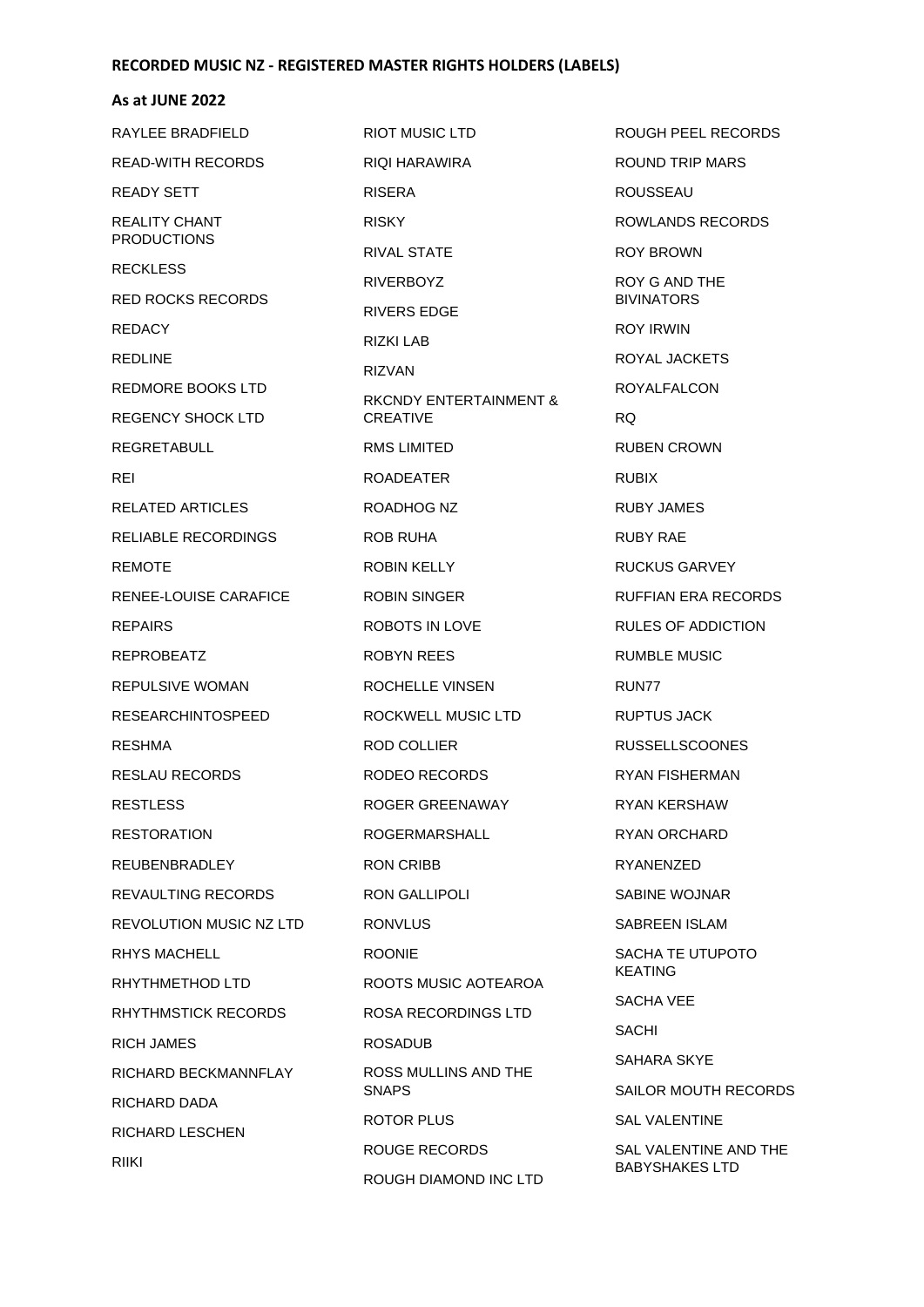| SALAD BOYS                  | SCHOOL FOR BIRDS            | SHAGUFTA ZIA                |
|-----------------------------|-----------------------------|-----------------------------|
| SALMONELLA DUB LTD          | <b>SCIFISTARLAND</b>        | SHAKE.SM                    |
| <b>SALON KINGSADORE</b>     | <b>SCORE ONE RECORDS</b>    | <b>SHAKES</b>               |
| SAM ALLEN                   | <b>SCOTT J MASON</b>        | SHAKHAN                     |
| SAM BAMBERY AND THE         | <b>SCOTT MCB</b>            | <b>SHANALOG</b>             |
| <b>SUCROSE KIDS</b>         | <b>SCOTTBOWATER</b>         | SHANEEL JALAL               |
| <b>SAM CULLEN</b>           | SCRATCH LOUNGE LTD          | <b>SHANNENGEORGIAPETERS</b> |
| <b>SAM HESELWOOD</b>        | <b>SCRATCHED RECORDS</b>    | EN                          |
| SAM RB                      | <b>SCRUFFY</b>              | <b>SHARK vs LION</b>        |
| SAM VERLINDEN               | SCUBA DIVA                  | SHARKWEEK                   |
| SAM WAVE                    | <b>SCUMBAG COLLEGE</b>      | <b>SHARN</b>                |
| SAMBODHI PREM AJ KOLPA      | SDL MUSIC LTD               | <b>SHARON MILLER</b>        |
| SAME NAME CONFUSION         | <b>SEA MOUSE</b>            | <b>SHARPIE CROWS</b>        |
| SAMMIE                      | <b>SEA VIEWS</b>            | <b>SHAVONNE</b>             |
| SAMMY ATOA                  | <b>SEAS OF CONFLICT</b>     | SHE LOVES ME                |
| SAMMY JOHNSON               | <b>SECRET KNIVES</b>        | SHEPHERDS OF CASSINI        |
| SAMUELNELSONCUNNINGH<br>AM. | <b>SECRETOFORIGIN</b>       | SHEPHERDS REIGN             |
| SAMUEL MORGAN               | SECRETS OF THE SUN          | SHEREE WAITOA               |
| <b>SANDBOARDS</b>           | <b>SEE NAYLORS</b>          | <b>SHERPA</b>               |
| SANDY MILL                  | SEEAMI                      | SHIFT                       |
| SANSARCADE                  | <b>SEISMIC STATE</b>        | SHIRAZ AND LSJ              |
| SARAH BROWN                 | <b>SEKHT</b>                | <b>SHITRIPPER</b>           |
| <b>SARAH SPICER</b>         | SENA                        | SHLI                        |
| SARA-JANE                   | <b>SENICA</b>               | SHOOT FREAK RECORDS         |
| SASHA TE WHARE              | SENSES OF WALDEN            | SHORE COLLECTIVE            |
| <b>SASKI</b>                | SEPTEMBERS (LABEL)          | SHORT-CHAIN                 |
| SAVANNAH                    | <b>SERALYNNE</b>            | <b>SHOTGUN ALLEY</b>        |
| <b>SATURATIONS</b>          | <b>SERVES</b>               | SHOW ME WHERE IT HURTS      |
| SAVI CA SALIYA              | <b>SESH MUSIC</b>           | <b>SHRUGS</b>               |
| <b>SAVORNINE</b>            | <b>SET ON END</b>           | <b>SHUEDET</b>              |
| <b>SB MARTY</b>             | SETTING FIRE TO STACEY      | <b>SHUNKAN</b>              |
| <b>SCALLYWAG RECORDS</b>    | <b>SEVA HIFI</b>            | <b>SIANNE</b>               |
| <b>SCARED OF GIRLS</b>      | <b>SEVEN ZEN</b>            | SIANNE DOUGHERTY            |
| <b>SCARP</b>                | <b>SEXLIESANDVIDEOGAMES</b> | SIAVANI                     |
| <b>SCHEME</b>               | <b>SHAAN MEHTA</b>          | <b>SICK CYCLE</b>           |
| SCHOFIELD STRANGELOVE       | <b>SHADES ARCADE</b>        | <b>SIDESISTER</b>           |
|                             |                             |                             |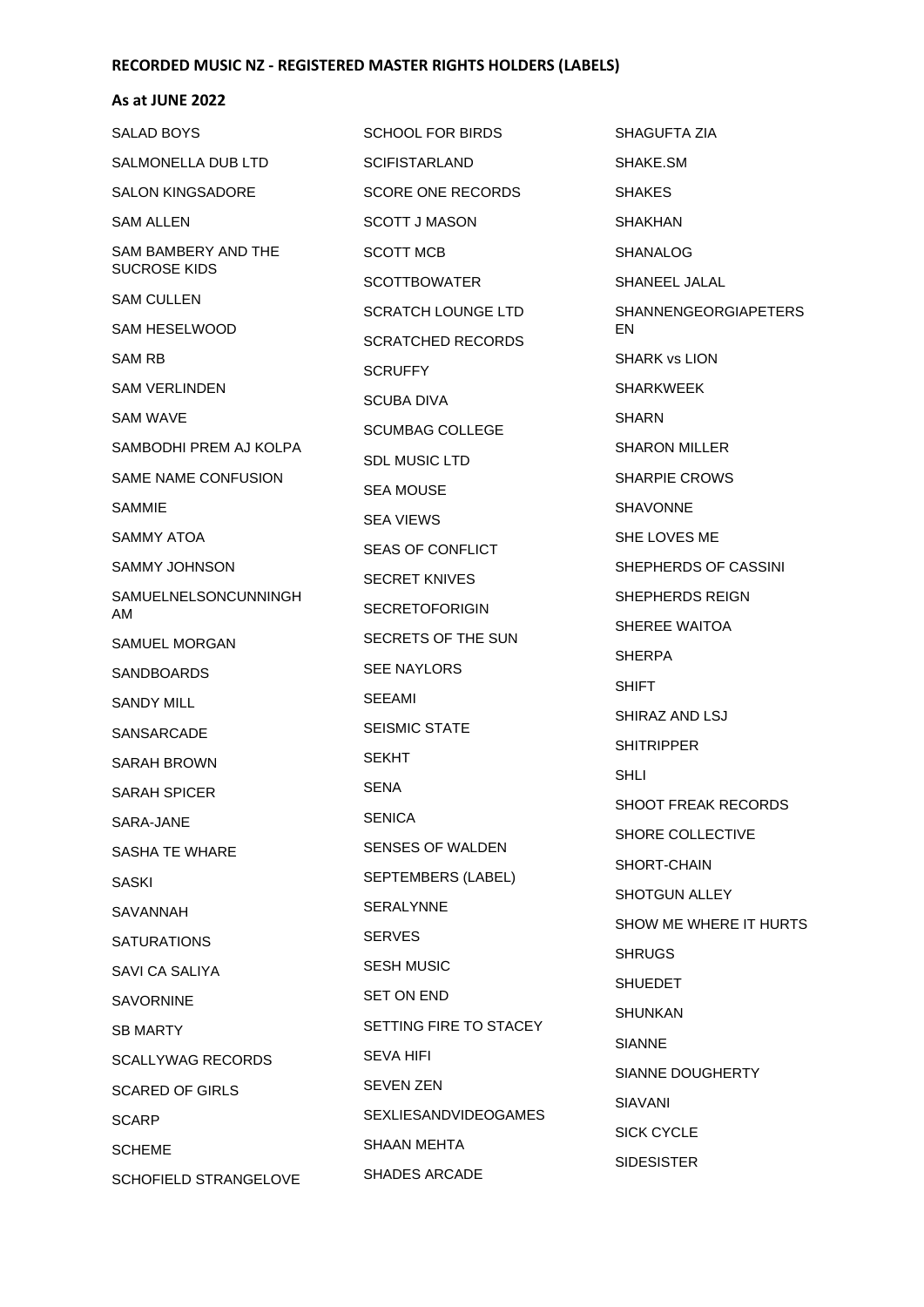### **As at JUNE 2022**

| <b>SIETSE</b>                          | <b>SOCIAL SPORT</b>                     |  |
|----------------------------------------|-----------------------------------------|--|
| SILENCE THE CITY                       | SODA BOYZ                               |  |
| SILENT TORTURE                         | <b>SOFIA</b>                            |  |
| SILO DRIVE                             | SOFT PLASTICS                           |  |
| SIMON COMBER                           | SOG                                     |  |
| <b>SIMON SPIRE</b>                     | SOJOURN                                 |  |
| <b>SINSIN</b>                          | <b>SOL MORTVVS</b>                      |  |
| SIRF                                   | <b>SOLAA</b>                            |  |
| <b>SIREN RECORDS</b>                   | SOLAA PRODUCTIONS LTD                   |  |
| <b>SIRPAULJOHNASSWHIPPIES</b><br>TINC  | SOLAR FLUX                              |  |
| SIT DOWN IN FRONT                      | SOLOMON CROOK                           |  |
|                                        | <b>SOLSTATE</b>                         |  |
| SITUATION VACANT                       | SOM MUSIC                               |  |
| SKA PAI                                | SOME CONFUSION                          |  |
| <b>SKELTER</b><br><b>SKILAA</b>        | SOMETHING THEY CALL<br>MYTH             |  |
| <b>SKINNY HOBOS</b>                    | SOMEWHAT DAMAGED                        |  |
| <b>SKUX</b>                            | SONGBROKER LIMITED                      |  |
| <b>SKY CANVAS</b>                      | SONGS FROM THE INSIDE<br><b>RECORDS</b> |  |
| <b>SKYMACHINE</b>                      | SONIC DELUSION                          |  |
| <b>SKYMNING</b>                        | SONIC SCREAM RECORDS                    |  |
| <b>SKYVILLAGE</b>                      | SONOROUS CIRCLE LTD                     |  |
| <b>SKYWRITERS</b>                      | SONS OF PLAY                            |  |
| SLEEPING DOGS                          | SONSINE                                 |  |
| SLEEPY KID AKA JOHNNY<br><b>BARKER</b> | SONUS ANGELUS /<br><b>FORTUNA MUSIC</b> |  |
| <b>SLIMIVICH</b>                       | <b>SONY MUSIC</b>                       |  |
| SLOG                                   | <b>ENTERTAINMENT NZ LTD</b>             |  |
| <b>SLOW TIME RECORDS</b>               | SOUND EXCHANGE INC                      |  |
| <b>SLOWER MOTION</b>                   | SOPHIA FAALOGO                          |  |
| <b>SLY CHAOS</b>                       | SOPHIE BURBERY                          |  |
| SNAKE SALVADOR                         | SOPHIE GIBSON                           |  |
| SO BELOW                               | SOPHIE MASHLAN                          |  |
| SO SO MODERN                           | SOPHIE MORRIS                           |  |
| SOAKED OATS                            | SOPHIE-MAUDE                            |  |
| SOBRIQUET NATION                       | SORA SHIMA                              |  |
| <b>SOCCERPRACTISE</b>                  | <b>SORCERESS</b>                        |  |

**SORRENTO** SOUL BROWN SOUL ISLAND LTD SOUL SKRIPTUREZ SOULCHEF SOULFUL 7 SOULSISTA AOTEAROA **SOULSYSTEM** SOUND EXCHANGE INC SOUND LOG LTD SOUNDS OF LIBERTY RECORDS SOUNDSMITH RECORDS SOURCE MAGAZINE SOUTH PACIFIC RECORDINGS NZ LTD **SOUTHBOUND** DISTRIBUTION LTD SOUTHERN COLLECTIVE MUSIC SOUTHERN SAFARI SOUTHGATE ENTERTAINMENT **SOUTHGATE** ENTERTAINMENT SOUTHSIDE RECORDS SPA SPACE ABOVE SPACE BATS ATTACK SPACES SPACIFIX SPARKLE KITTY SPARSE SPEED BOAT SPIN33 LIMITED SPINPOI LTD SPIRIT OF PLAY PRODUCTIONS LTD

SPIRIT SOUP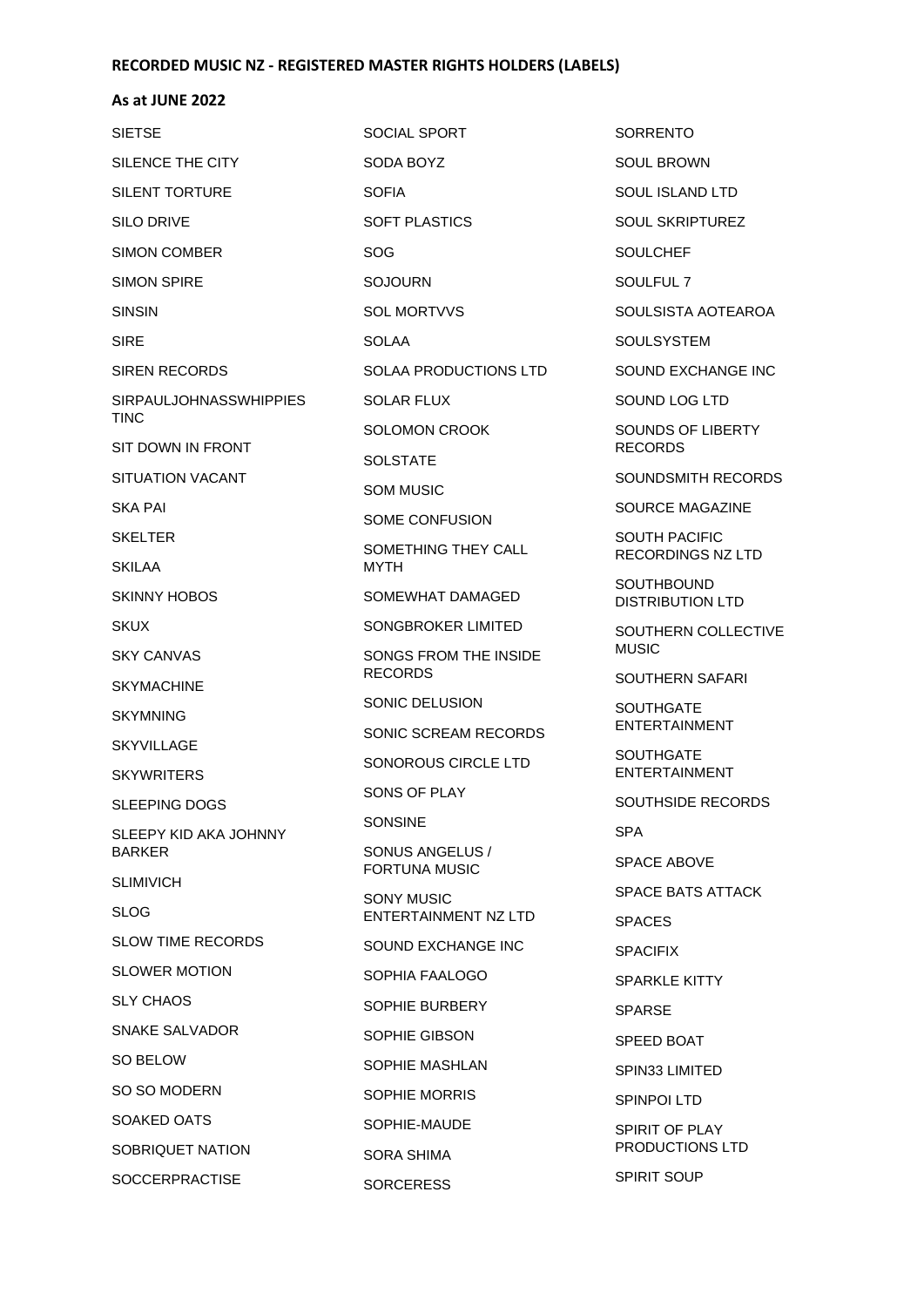| SRI RACHA                                   | <b>STRAHAN</b>                              | <b>SWERVE CITY</b>     |
|---------------------------------------------|---------------------------------------------|------------------------|
| <b>ST PAULS CHURCH</b>                      | STRANGE BABES                               | <b>SWIDT LIMITED</b>   |
| SYMONDS STREET                              | STRANGE FRUIT                               | <b>SWINGANUI</b>       |
| <b>STANDING INDEPENDENT</b><br><b>MUSIC</b> | STRANGE HARVEST                             | <b>SWISS</b>           |
| <b>STARKBLAU</b>                            | STRANGELY AROUSING                          | <b>SWITCH STUDIOS</b>  |
| <b>STARRGAZY</b>                            | <b>STRAYTHEORIES</b>                        | SWIZL JAGER            |
| STARWORLD LIMITED                           | STREET PRODUCTIONS                          | <b>SYMMETRIESMUSIC</b> |
| <b>STATE HOUSE RECORDS</b>                  | STUDIO 27A LTD                              | <b>SYZYGY</b>          |
| <b>STATEOFFLUX</b>                          | STUKA RECORDS                               | T.G. SHAND             |
| <b>STATIC ERA</b>                           | <b>SUBSTAX</b>                              | T0SS3R                 |
| <b>STEEL MUSIC</b>                          | <b>SUBURBAN LUCK</b>                        | <b>TABLEFOX</b>        |
| STEEZ MALASE                                | SULATA FOAI                                 | TABLE TALK RECORDS     |
| <b>STEF ANIMAL</b>                          | SUMMER THIEVES                              | TAHI PAENGA            |
| STEFFANY BECK                               | <b>SUN BLOOD</b>                            | TĀKARO TECHNO CLUB     |
| STEPH CASEY                                 | <b>SUNDAZE</b>                              | TAKI RUA PRODUCTIONS   |
| STEPHEN KILGOUR                             | <b>SUNKEN SEAS</b>                          | SOCIETY INCORPORATED   |
| STEPHEN McDAID                              | <b>SUNNY HILLS</b>                          | <b>TALI</b>            |
| STEVE ABEL                                  | <b>SUNSET REVELRY</b><br><b>RECORDS</b>     | TALITA SUMMER          |
| <b>STEVE CARLIN</b>                         |                                             | TAMA RENATA            |
| <b>STEVE HART</b>                           | SUNSHINE SUITE                              | TAMA WAIPARA           |
| STEVE JAUNAY                                | <b>SUPERMODEL</b>                           | TAMI NEILSON           |
| <b>STEVE STARKE</b>                         | <b>SUPERTURTLE</b>                          | TANGATA RECORDS LTD    |
| STEVEN JOHN MARR                            | <b>SUPERVILLAINSRMC</b>                     | TAPESTRY MUSIC LTD     |
| <b>STEVEN MUSIC</b>                         | SUREN UNKA                                  | <b>TARDUS MUSIC</b>    |
| <b>STEVESHERRIFF</b>                        | <b>SURF FRIENDS</b>                         | TARN PK                |
| <b>STEVIE STARR</b>                         | <b>SURLY</b>                                | TASHA HOHAIA           |
| <b>STINK</b>                                | SURLY X LOWQUID                             | TASTE NASA             |
| <b>STITCHES</b>                             | SURLY X LOWQUID                             | <b>TASTY BROWN</b>     |
| <b>STNDRD</b>                               | <b>SURREY BOUDIT</b>                        | TAVAKE LTD             |
| STOMP BOX                                   | <b>SUZANNE PRENTICE</b>                     | TAWHIAO LTD            |
| <b>STOMPS</b>                               | SUZY CATO AND KATH BEE                      | TAXIDERMY HALL         |
| STONE COLD RECORDS LTD                      | SUZI T                                      | TAYLAH                 |
| <b>STONE WINNER MUSIC</b>                   | SWEATY BETTYS                               | <b>TAYLOR ROCHE</b>    |
| <b>STONEHURST</b>                           | <b>SWEEP</b>                                | TE AIO PRODUCTIONS     |
| <b>STOODS</b>                               | <b>SWEET HARMONYSWEET</b><br><b>SILENCE</b> | TE AO RECORDS          |
| STR8 UP MUSIC                               | SWEETHEART MUSIC LTD                        | TE HUHU                |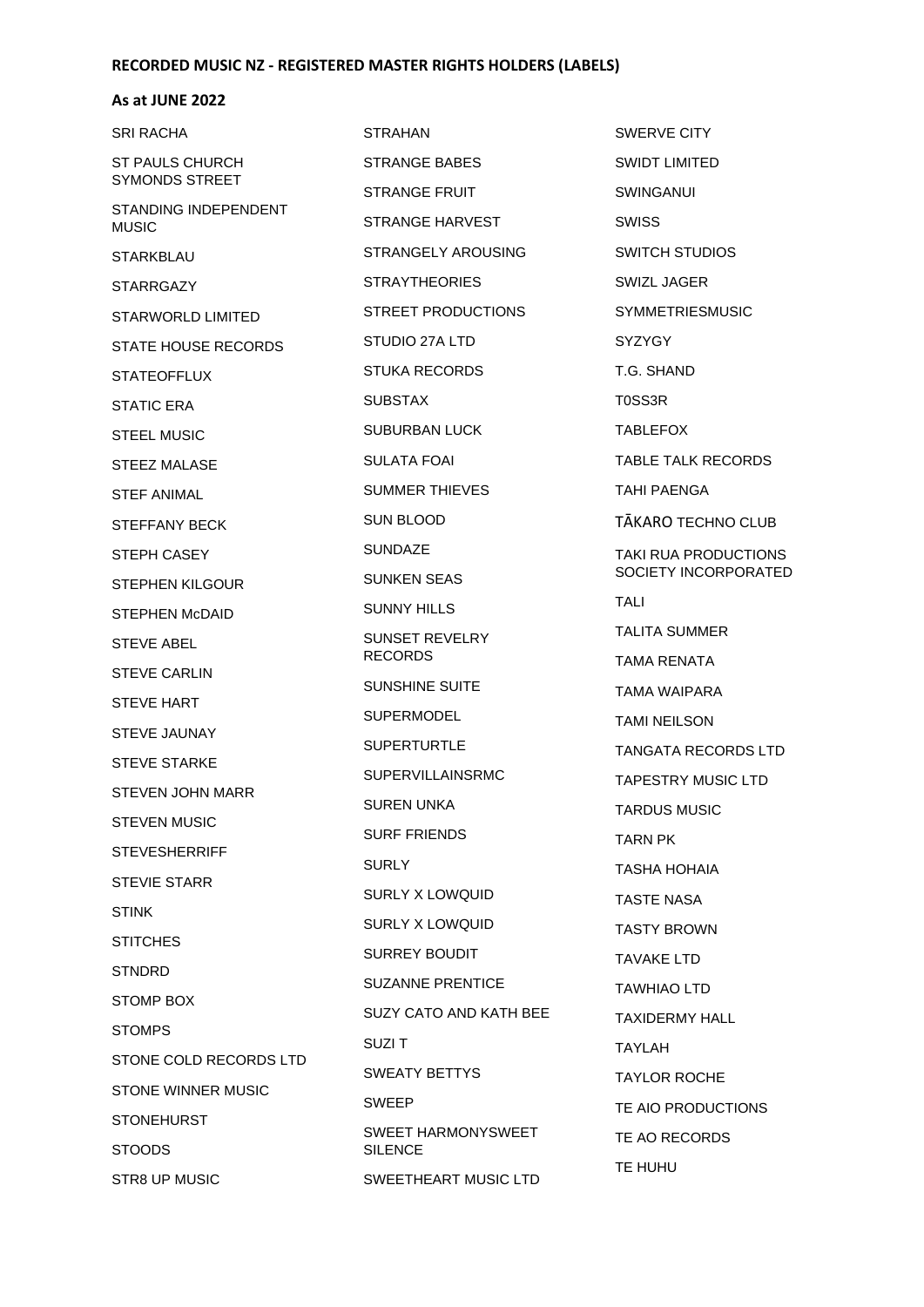### **As at JUNE 2022**

| TE KUPU                                | THE AFT                  |
|----------------------------------------|--------------------------|
| TE RAUTINI                             | THE AJ                   |
| TE REO IRIRANGI O<br>WHANGANUI         | LTD<br><b>THE ALL</b>    |
| TE WAA                                 | <b>THE ARI</b>           |
| TE WANANGA O AOTEAROA                  | THE AS                   |
| TE WHARE AHORANGI                      | THE AV                   |
| TEA SET RECORDS                        | THE BA                   |
| <b>TEACUPS</b>                         | RODNE <sup>Y</sup>       |
| TEAM CAT FOOD                          | <b>THE BAI</b>           |
| TEAM DYNAMITE                          | THE BEI                  |
| TEAM MATES LTD                         | THE BEI                  |
| <b>TEAM ON POINT</b>                   | THE BET                  |
| <b>TEAM TASMAN RECORDS</b>             | THE BL/                  |
| <b>TED MEAGER</b>                      | THE BL/                  |
| TEEKS                                  | THE BR                   |
| TEETH                                  | THE BR                   |
| <b>TEEZY CREATED</b>                   | <b>THE CAI</b>           |
| TEI.                                   | THE CAT                  |
| TEKAU                                  | THE CAY                  |
| TEMPEST RECORDS                        | THE CH                   |
| TEMPIST FUJIT                          | THE CHI                  |
| TEMPLAR AUDIO                          | THE CLO                  |
| TENFOLD RECORDS LTD                    | THE CO<br><b>PROJEC</b>  |
| TERRENCE AND THE<br><b>OPTIMISTICS</b> | THE CO                   |
| <b>TERRIFIED</b>                       | THE CO                   |
| TERROR OF THE DEEP                     | THE CR.                  |
| <b>TESSA FORDE</b>                     | THE CRI<br><b>AOTEAR</b> |
| TESSA GOODWIN                          | THE CR                   |
| TESSA RAIN                             | THE DE                   |
| <b>TESSAROSE PRODUCTIONS</b>           | THE DEI                  |
| TEVITA MUSIC                           | THE DIA                  |
| TH DUDES                               | THE DIR                  |
| THA MOVEMENT                           | THE DO                   |
| THE 16TH                               | THE DR                   |
| THE AB OVO PROJECT LTD                 | THE ECI                  |

**TER** SOUND RECORDS SEEING HAND **ISTOCRATS** CENSION PROCESS ONDALE SPIDERS CKYARD FEAT Y FISHER DS LTD MSHA SWING NT FOLK THS **ACK DAHLIAS** ACK SEEDS OKE CLUB OKEN NZ **TTLESTOPS** VEMEN APS **FCKS** OSE READERS LLABORATION **T BAND NJURORS NRAYS** ASH NARRATIVE **ESCENDO TRUST OF** AOTEAROA OWN 3STYLAZ ADLY DEATHS MI WHORES **MOND DEAD TY SWEETS** UBTFUL SOUNDS OP HO OHS

THE ELDER STATESMAN THE ELECTRIC ERA THE EMBER DAYS THE ETERNAL SEA THE EXPONENTS THE FAMILY FARM THE FATALITIES THE FAVOURED FEW THE FEELERS THE FOLK TODAY PROJECT THE FRANK BURKITT BAND THE FREQUENCY **COLLECTIVE** THE FRONTLAWN THE GEMINI EFFECT THE GETAWAYS THE GOOD FUN LTD THE HAPPY PLASTER THE HARMONIC RESONATORS THE HEAVY METAL NINJAS THE HOWLERS THE HYPE MEN THE JACKS THE JORDAN LUCK BAND THE KARRADOS THE KENDALS THE KNEWS THE KARUTHERS BROTHERS THE LATE STARTERS THE LATEST FALLOUT THE LEERS THE LIBRES THE LITE WORKS THE LOOKIE LOOS THE LOVEHATERS THE LOW LOW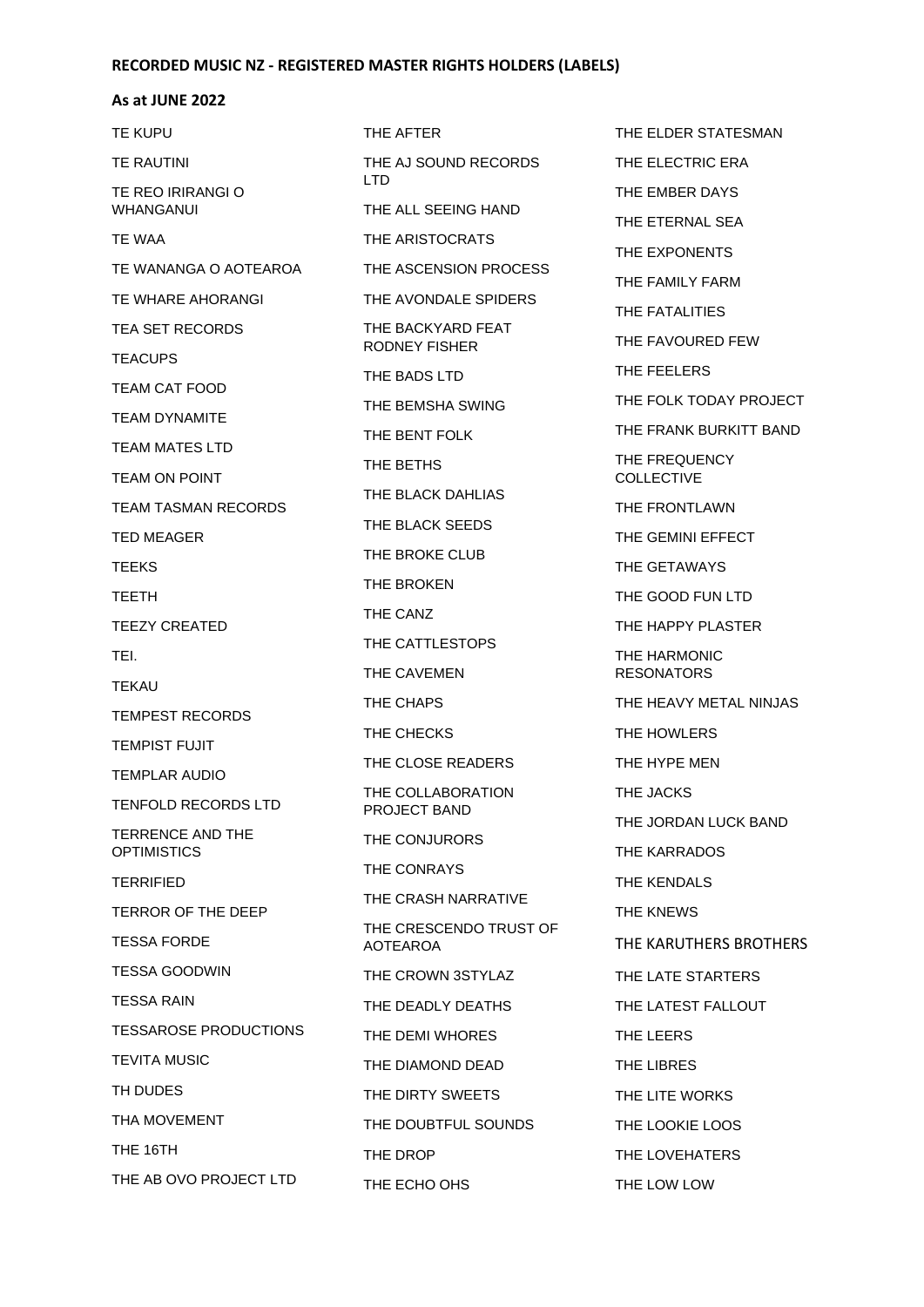#### **As at JUNE 2022**

THE MACHO ACHE THE MACTONES THE MAKE BELIEVE THE MAMAKU PROJECT THE MAP ROOM THE MAY PROJECT THE MAYBE PILE THE MEANS THE MELANCHOLIES THE MENTALIST COLLECTIVE THE MIDNIGHTS THE MILTONES THE MODERN MAORI QUARTET LTD THE MOONLIGHT THE MOOTS THE MOTIONS THE MOTS THE MUSIC AGENCY THE MUTTON BIRDS THE NAENAE EXPRESS THE NATURE OF FORCES THE NEOKALASHNIKOVS THE NEW EXISTENTIALISTS THE NEW FREEDOM THE NEW THINGS THE NIGHTHAWK EXPERIENCE THE NO PROBLEMOS THE NOK THE NOMAD THE NUDGE THE NUKES THE ORACLE EXPERIENCE THE PARADISE STONE THE PHOENIX FOUNDATION

THE PLANTATION STORE **LTD** THE PLEASURE MAJENTA THE PLEASURES OF JUNE THE PROTECTION THE PSYCHS THE RAMBLINGS THE RECENTLY DECEIVED THE REGGAE ROMANTICS THE RESPONSE THE RIVER JESTERS THE ROBBA THE ROCKY BAY MIDNIGHTS THE ROTHMANS THE ROULETTES THE RUBICS THE RULING ELITE THE RVMES THE SATIONS THE SETTLERS THE SHADE THE SHADOW BLASTERS THE SHAMBLES THE SINGH BROTHERS THE SNEAKS THE SOLOMON COLE BAND THE SOMETHING QUARTET THE SOUND ROOM LTD THE SPARROW THIEVES THE SPECTRE COLLECTIVE THE SPINSTERS THE SPROUTTS THE STROWLINI **ORCHESTRA** THE SWEARING ROOM THE TANS THE TERRORHAWKS

THE THOMAS OLIVER BAND THE TRENDEES THE TWITCH THE UNBOUND THE UNCLEAR THE UNKNONZ BAND THE VALENTES (GYPSY PICKERS) THE VAZEY COLLECTIVE THE VEILS THE VORTICIST THE VORTZ THE WARDS THE WARRATAHS THE WAS RECORDS THE WELLINGTON CITY SHAKEEMONDOWNERS THE WHISKEY SHOW THE WILLIAM BROWN BAND THE WINEBOX INQUIRY THE WIRELESS THE WYLD THE ZOUP THEBLUETEMPLELIONS THEDUET THEE RUM COVES THEEXILES THEFANATICS THEIMPOSSIBLEFIFTH THEKUMPNEE **THENEWBRIDES** THEO HNAT THEOLONIUS KELLY THESE AUTOMATIC **CHANGERS** THESEFOURWALLS THESHAKEDOWN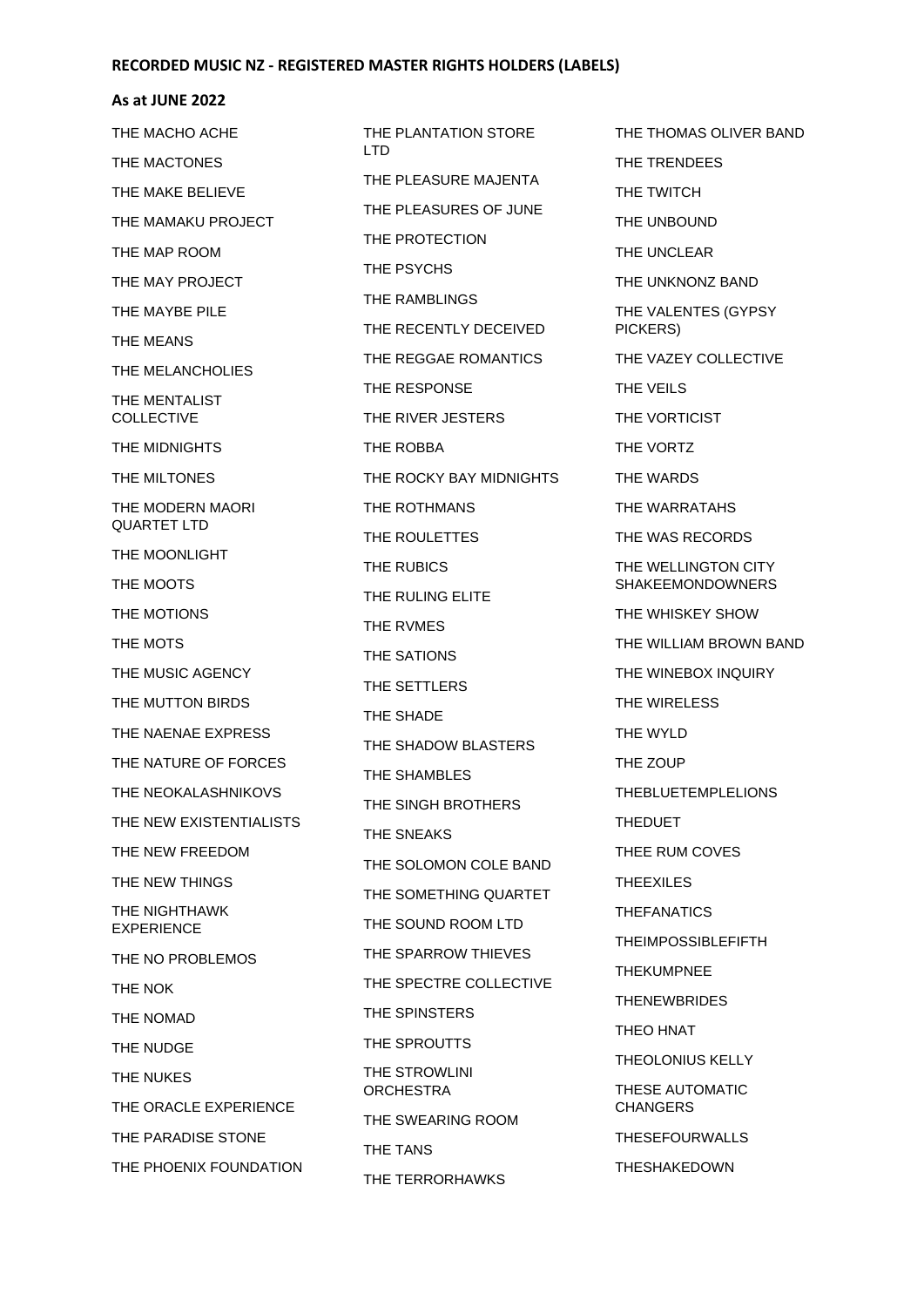### **As at JUNE 2022**

| THESLACKS                                | TONO AND THE FINANCE<br><b>COMPANY</b>    |  |
|------------------------------------------|-------------------------------------------|--|
| THEWOOLSHEDSESSIONS                      |                                           |  |
| THIRD EYE MUSIC<br><b>MANAGEMENT LTD</b> | <b>TONY LEE</b><br><b>TONY WYETH</b>      |  |
| THIRD3YE                                 | <b>TOO LATE</b>                           |  |
| THIS LITTLE BADGE                        | <b>TOO ON POINT</b>                       |  |
| THIS SILENT DIVIDE                       | <b>TOP RATED</b>                          |  |
| THOM MUSIC LIMITED                       | <b>ENTERTAINMENT</b>                      |  |
| THOMAS BROTHERS                          | <b>TOURIST</b>                            |  |
| THOMAS COFFEY                            | <b>TOY DESTRUCTION</b>                    |  |
| THOMAS OLIVER                            | <b>TOYOTA</b>                             |  |
| <b>THORN</b>                             | <b>TRAAPS</b>                             |  |
| <b>THORN &amp; NEWPORT</b>               | <b>TRACER</b>                             |  |
| THREE ISLANDS                            | <b>TRACIE DEJONG</b>                      |  |
| THUNDERWULF                              | <b>TRANQUIL WATERS</b><br>PRODUCTIONS LTD |  |
| TIKIDUB PRODUCTIONS LTD                  | <b>TRANSISTOR NZ</b>                      |  |
| TIM HASSALL                              | <b>TRAVIS T FORD</b>                      |  |
| <b>TIM MORGAN</b>                        | <b>TREI MUSIC LTD</b>                     |  |
| TIM RICHARDS                             | <b>TREVOR GRAHAM</b>                      |  |
| TIMES X TWOTIMOTHY<br><b>BLACKMAN</b>    | <b>TRICKS &amp; SLEEVES</b>               |  |
| <b>TIMWALKER</b>                         | <b>TRIP CHANGE</b>                        |  |
| TIN KUDOS                                | <b>TRITON MUSIC LIMITED</b>               |  |
| TINY PIECES OF EIGHT                     | <b>TRIUMPHS</b>                           |  |
| <b>TINY RUINS</b>                        | <b>TROJAN VIRUS</b>                       |  |
| TITANIUM MUSIC LTD                       | <b>TROUBADOR</b>                          |  |
| <b>TJ TAOTUA</b>                         | <b>TROY KINGI</b>                         |  |
| <b>TOBIAS YOUNG</b>                      | <b>TROY SAMUELA</b>                       |  |
| <b>TOBY SUSSEX</b>                       | TRUETONE RECORDINGS<br><b>LTD</b>         |  |
| TOHU                                     | <b>TRUST PUNKS</b>                        |  |
| TOI TOI MUSIC                            | <b>TRUTH</b>                              |  |
| TOKYO KEYS                               | <b>TSMILER</b>                            |  |
| TOM BROOME                               | <b>TSÖRF</b>                              |  |
| TOM CUNLIFFE                             | TU TANIWHA<br><b>ENTERTAINMENT LTD</b>    |  |
| <b>TOMMY NEE</b>                         |                                           |  |
| TOMORROW PEOPLE                          | <b>TUESDAYS THE</b>                       |  |
| TONINA NGATAI                            | TUI MAMAKI                                |  |

TUNES OF I TURBOSTILL TURKEY THE BAND **TUTTS** TWIG PIGEON TWO WOLVES TYAAN TYSON MUSIC TYSON SMITH UBER MARKETING LTD T/AS UBER GG MUSIC UJJAWAL GRUJAR ULTRASLIM UNCHAINED XL UNDER BARE POLES UNDERCOVER UNEARTHED UNIDUB UNIVERSAL CHILDREN'S AUDIO (UCA) LTD UNIVERSAL MUSIC NZ LTD UNIVERSAL RECORDS LTD UPPER HUTT POSSE UPRISING RECORDS UPSURGE LIMITED URBAN URBAN PACIFIKA RECORDS URBANTRAMPER V.I.C RECORDS VAHID VALEN VALIANT HUM VALLE VALLEYSIDE BOYS VALLKYRIE MUSIC LIMITED VALRIZ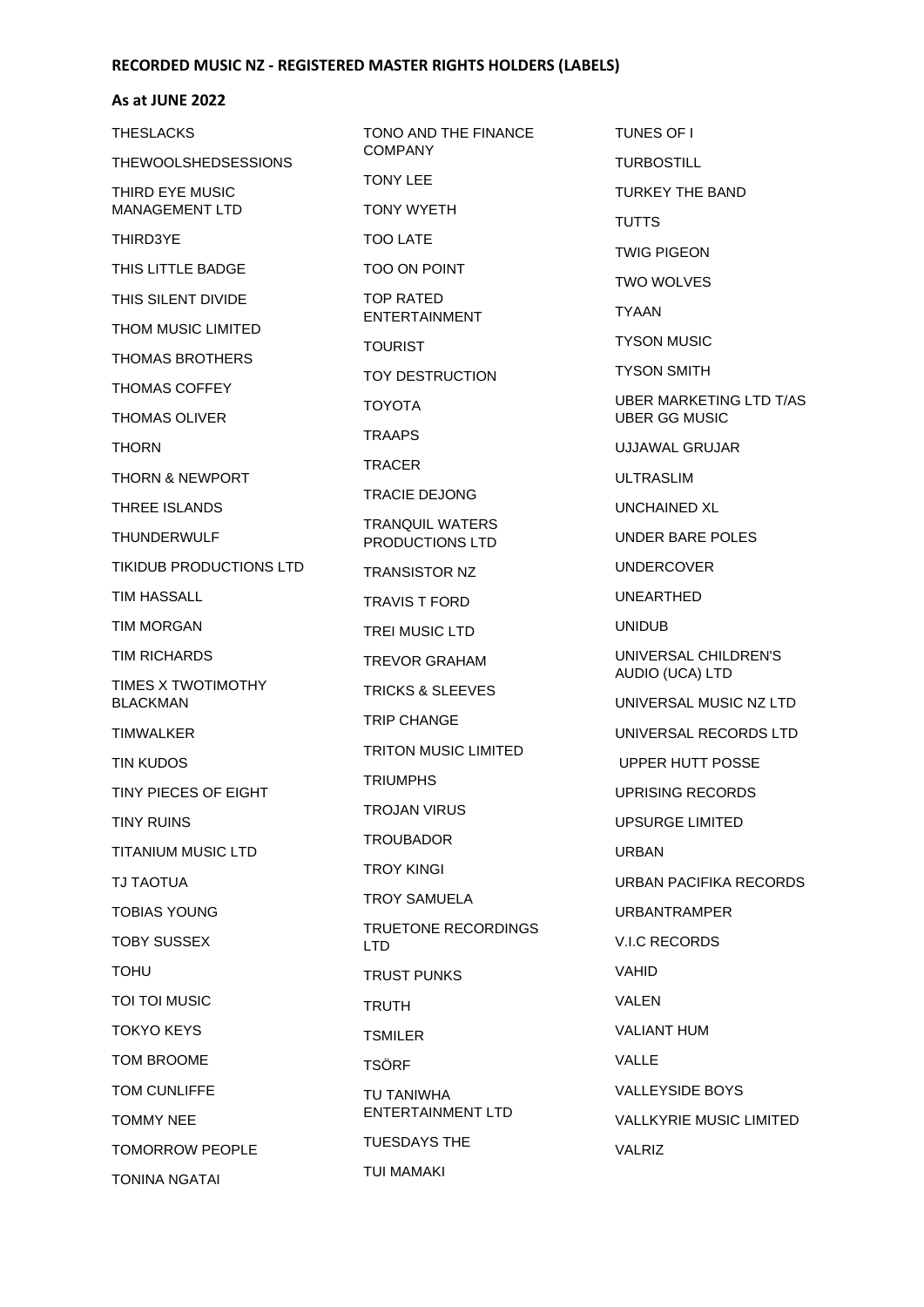| VAN STADEN AND BOHM            | <b>VON VOIN STRUM</b>                      | <b>WHITE CHAPEL JAK</b>                       |
|--------------------------------|--------------------------------------------|-----------------------------------------------|
| <b>VANESSA STACEY</b>          | <b>VOOM</b>                                | <b>WHITE SAUCER</b>                           |
| <b>VANESSA WORM</b>            | <b>VORN</b>                                | WHY RECORDS                                   |
| <b>VARMENT</b>                 | <b>VOX DAWN</b>                            | <b>WILD BILL RICKETTS</b>                     |
| <b>VASILI</b>                  | <b>WAAHUU CREATIONS</b>                    | <b>WILD GEESE</b>                             |
| <b>VAUTIER</b>                 | WAATEA MUSIC LTD                           | <b>WILDFIRE ENTERPRISES</b>                   |
| <b>VDUBB</b>                   | <b>WAAZZOO AND THE VIBES</b>               | LTD.                                          |
| VEEKAY                         | <b>WAIORA</b>                              | <b>WILDFLOWER</b>                             |
| <b>VELVET ARROW</b>            | WAI-TE-ATA MUSIC PRESS                     | <b>WILDSIDE RECORDS</b>                       |
| <b>VENETIC</b>                 | WAKAKURA                                   | <b>WILL AND REECE</b>                         |
| <b>VERA FILEN</b>              | <b>WALKS</b>                               | <b>WILL SAUNDERS</b>                          |
| <b>VERI PERDI LIMITED</b>      | <b>WALLOWITCH</b>                          | WILL SAUNDERS & THE<br><b>LOWEST FIDELITY</b> |
| <b>VERONICA GRACE</b>          | <b>WARNER MUSIC NZ</b>                     | <b>WILL SLUGGER</b>                           |
| <b>VENUS IN SPIRALS</b>        | <b>WATERCOLOURS</b>                        | <b>WILL WOOD</b>                              |
| <b>VERSE TWO</b>               | <b>WATERFALLS</b>                          | <b>WILLIAMS ENTERTAINMENT</b>                 |
| <b>VERY TALL STORIES</b>       | WAX CHATTELS                               | <b>WILTON</b>                                 |
| <b>VHIISIION</b>               | <b>WAYVEE</b>                              | WIND FOAL MEDIA LTD                           |
| <b>VIBRATO RECORDS LIMITED</b> | WE STOLE THE SUN                           | <b>WINEGUM RECORDS LTD</b>                    |
| <b>VICTOR J SEFO</b>           | WE WILL RIDE FAST                          | <b>WINTERBORN</b>                             |
| <b>VIDEO PACIFIC</b>           | <b>WEIRD TOGETHER</b>                      | <b>WLF</b>                                    |
| <b>COMMUNICATIONS LTD</b>      | <b>WELLINGTON SEA SHANTY</b>               | <b>WORK HARD KID MUSIC</b>                    |
| <b>VIICES</b>                  | <b>SOCIETY</b>                             | (MEDIA WORKS LTD)                             |
| VÏKÆ                           | WELLS*                                     | <b>WORLD WAR FOUR</b>                         |
| VIKING SEVENSEAS NZ LTD        | <b>WEST COAST BULLIES</b>                  | <b>WORLDFRESH RECORDS</b>                     |
| <b>VILLAINS</b>                | <b>WESTERN DIP</b>                         | <b>WRITTEN BY WOLVES</b>                      |
| <b>VILLAINY</b>                | WESTLEY HOLDSWORTH                         | <b>WULFIE</b>                                 |
| <b>VILLETTE</b>                | <b>WET BANDITS</b>                         | <b>WURLD SERIES</b>                           |
| <b>VINTAGE BLUE</b>            | <b>WET SPECIMEN</b>                        | <b>WUX</b>                                    |
| <b>VINTY</b>                   | <b>WHAEA STYLES</b>                        | <b>WYNNE</b>                                  |
| <b>VIOLET FRENCH</b>           | WHAIA AND THE MAHICIAN                     | <b>XANI HALL</b>                              |
| <b>VIOLET HIGHWAY</b>          | WHEN THE CATS AWAY                         | XELON DIGITAL LIMITED                         |
| <b>VIOLET VIOLET LTD</b>       | WHEN THE CATS AWAY                         | <b>XENSONIC</b>                               |
| <b>VISCOUNT PRODUCTIONS</b>    | WHERE2                                     | <b>XRAY FIENDS</b>                            |
| <b>VISION MUSIC</b>            | <b>WHERE THE ASIANS AT?!</b><br>(AOTEAROA) | <b>XS PARADIGM</b>                            |
| <b>VISUAL BASE LTD</b>         | <b>WHIM</b>                                | Y\$O                                          |
| <b>VOE</b>                     | <b>WHIRIMAKO BLACK</b>                     | YAHYAH                                        |